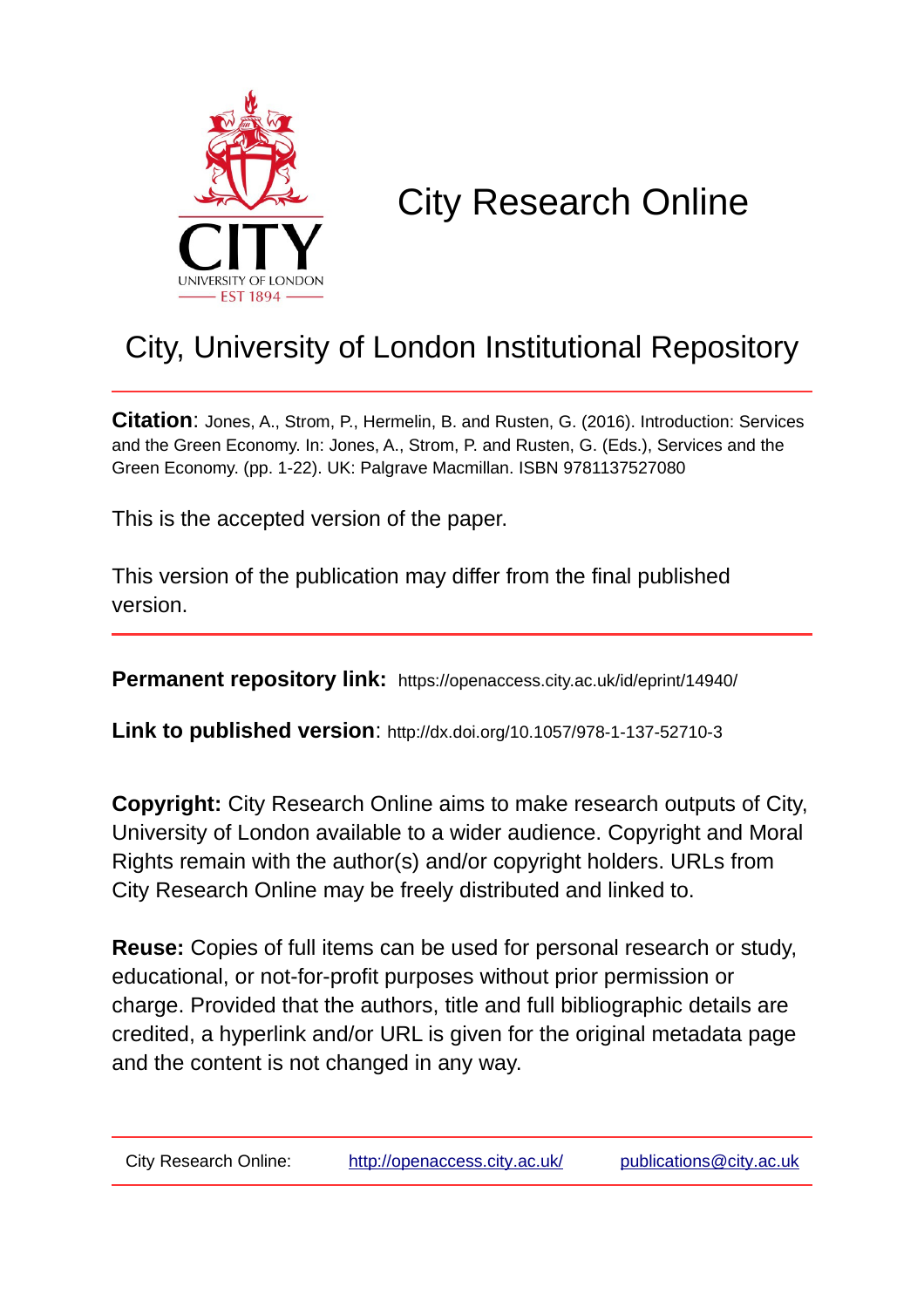#### **Chapter 1: Introduction: Services and the Green Economy**

Andrew Jones, Patrik Ström, Brita Hermelin, & Grete Rusten

The debate about the emergence of an environmentally sustainable global economy has become more substantial and diverse in the last decade, and at times arguably more controversial. Early concepts of the 'green economy' in the 1990s (e.g. Jacobs 1996) have been superceded by a variety of different concepts of how economic activity might become environmentally sustainable (Bina 2013), what it constitutes (Dryzek 2005), how it should be measured and a plethora of critiques levelled at competing popular and policy manifestations of the idea of a green economy (e.g. Le Blanc 2011; Caprotti & Bailey 2014). Yet equally the concept of a green economy has gained much wider currency as a policy paradigm and acceptance within state and in international policy discourses (UNEP 2011; UNDP 2012). A key aspect of this conceptual evolution is the way that the green economy has been reframed as a combined response to meet economic, climatic and environmental challenges, although acknowledging in this that enormous challenges around both the commitment of actors and practical implementation remain (Newton and Cantarello, 2014).

One of the key axes of debate within the social scientific literature in recent years has however been on the feasibility and nature of a sustainable transition in economic activity, and in particular the need for a low carbon economy in the context of the ongoing (and increasingly pressing) challenge of human-induced climate change in the twenty-first century (c.f. Schulz & Bailey 2014) as well as sustainable development that addresses resource use and management of ecosystems (Bina 2013). An enormous literature now exists across this debate about the mechanisms through which such a transition might be achieved, and the respective role of different actors including governments, firms (Porter and Kramer, 2011), NGOs and consumers to name but a few (e.g. Mulaney & Robbins 2011; Atkinson & Klausen 2011). However, within these debates the breadth of different industries considered as key agents of intransigence or change has been relatively limited. Much has been written about the energy sector of course focusing on the historical path dependant economic development of fossil fuel energy (Simmie 2012), and there is a burgeoning literature concern with the role of transport, construction, agriculture and manufacturing – at least within certain specific framings of an environmental sustainability such as reducing carbon emissions or recycling materials through product lives (e.g. Cooper 2010). However, with the exception of finance (although again in a particular and perhaps narrow way) (e.g. Labbatt & White 2011;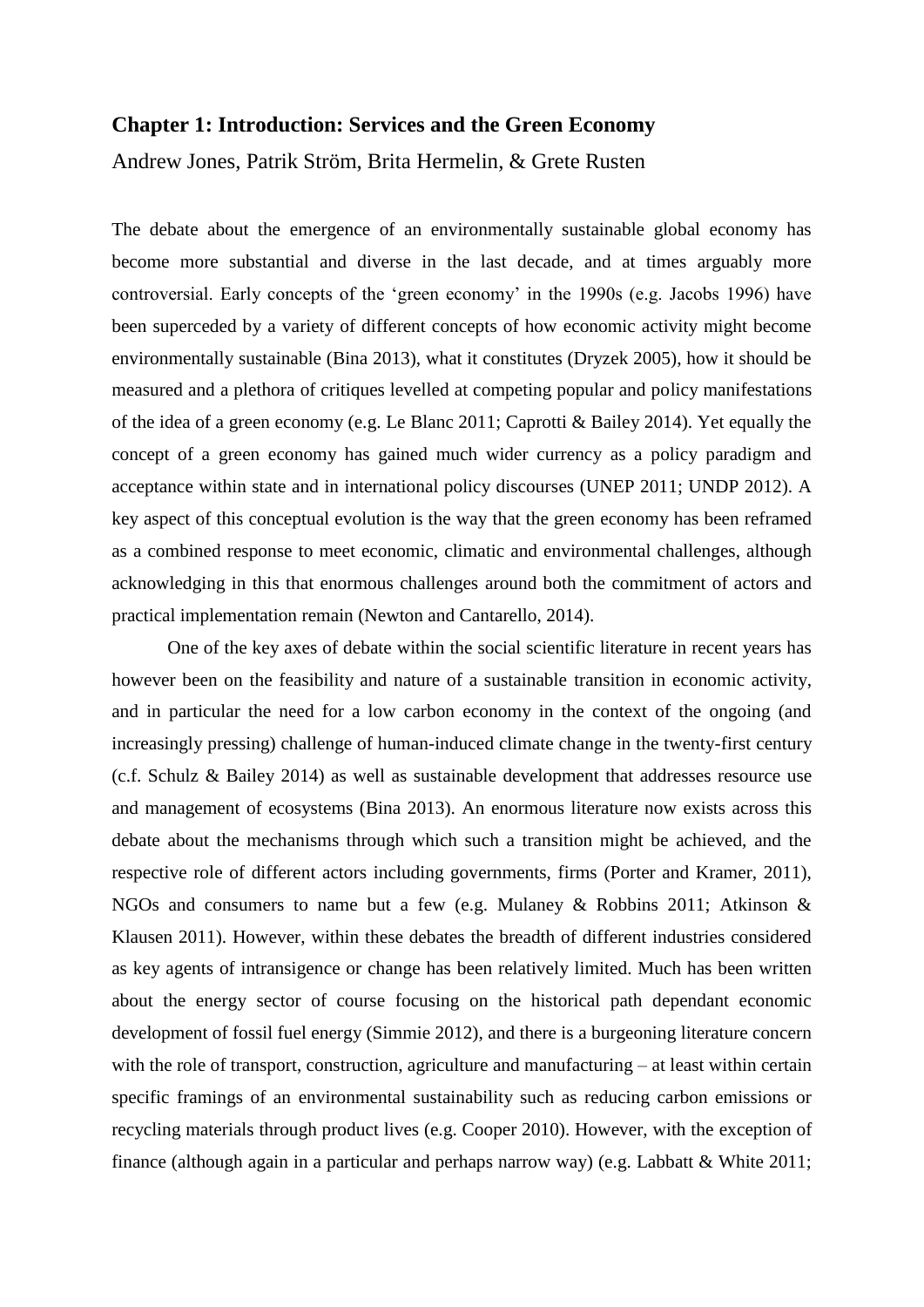Carerra *et al* 2012), debate about the nature and role of service industries in the transition to a green economy has been very limited indeed.

The entry point for this book is to develop and make the case for an emerging field of work from within the sub-disciplinary area of environmental economic geography which adopts service-based perspective on the transition to a green global economy. The book is premised on the proposition that there has not been significant engagement with the nature of role of service industry involvement for the contemporary green economic transition and it develops a theoretical and conceptual approach which takes service activity as its primary focus. We argue through this book that the lack of direct engagement with the role of services represents a significant limitation on the capacity of social science theories to understand the nature of how a greener economy might come about. This introductory chapter therefore seeks to provide an overview of how the contributions in this book correspond to an emerging field of research which foregrounds the role of service inputs and service activities in green economic development, and which develops an environmental economic geographical perspective (c.f. Soyez & Schulz 2008; Schulz & Bailey 2014). The latter has to date paid little attention to service industries but in developing it from a service-based perspective, we suggest there is considerable utility for better understanding the way in which different service industries and activities are contributing to a green economic transition both as provider of 'green services' and by providing producer service inputs to other actors engaged in the transition.

We expand these arguments in the remainder of this introductory chapter around a number of component issues. In the next section we outline what is meant by a service perspective on environmental economic geography, identifying what we argue are the advantages this offers in developing both theoretical and empirical insight into the contribution of services in the contemporary green economic transition over some of the narrowly-focused frameworks for theorising service activity that have been developed in management and international business (Merchant and Gaur, 2008). Our economic geographical approach seeks to develop a theoretically pluralist approach that makes use of insight from a range of interdisciplinary bodies of work engaged with the service economy. In so doing, it enables a fuller understanding of both the breadth and complexity of green service activity, including in ways that move beyond just considering firms or industry sectors to a wider range of public and private stakeholders and actors. The third section then moves on to consider a key conceptual issue which continues to haunt social scientific debate about the service economy: how services might be defined and categorised, and where the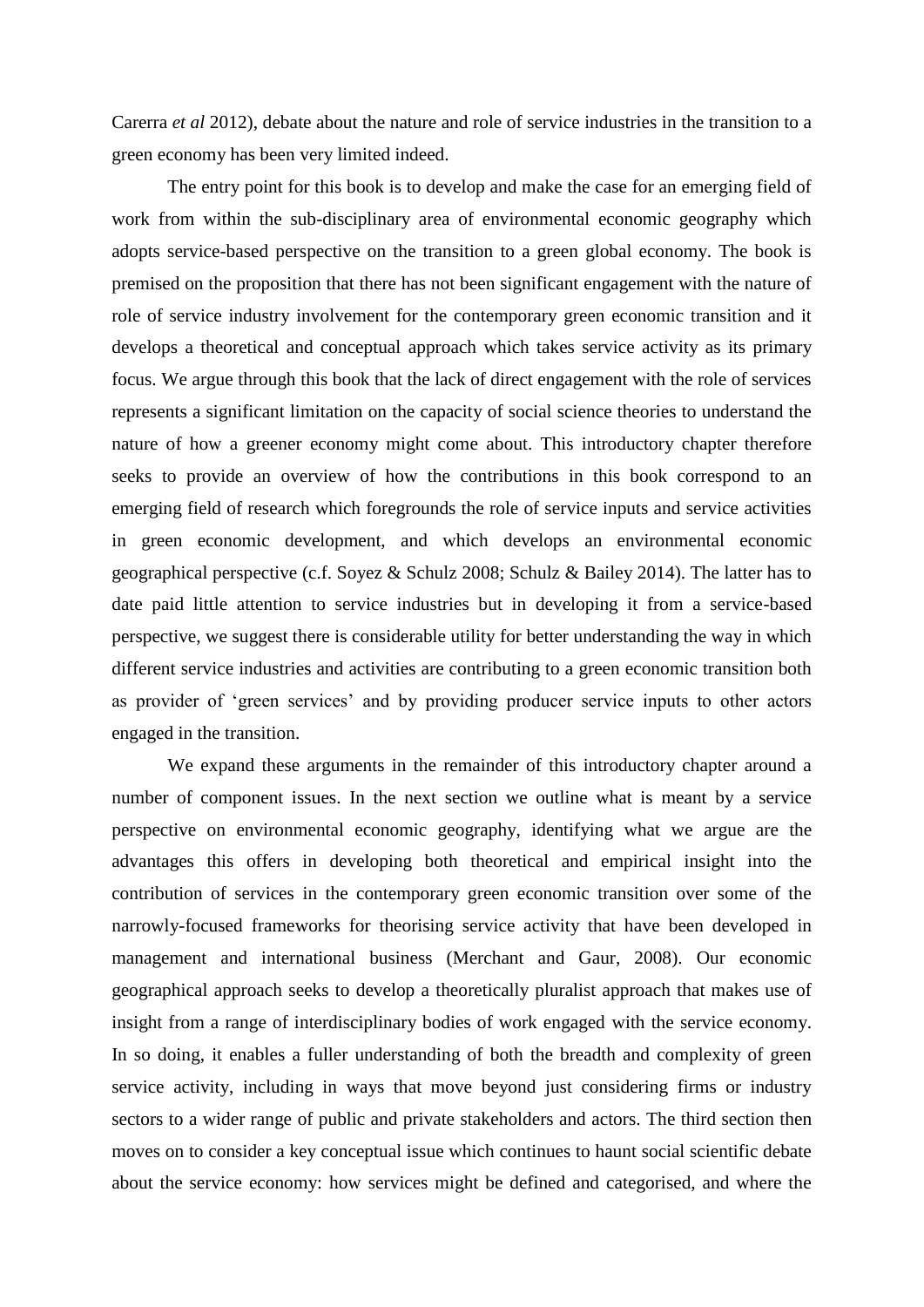boundaries of a service / non-service activity or product might be best understood. Here we seek to clarify the utility of conceptualising different types of services and argue that the concept has considerable value in epistemological terms, even if its broadness does present challenges. The following section then continues by addressing the other important definitional aspect to the topics of this book: the nature of what might be meant by the green economy. Again we argue that a broad definition has considerable utility but also argue that a service perspective poses a series of potential ways in which the green economy might be reconceptualised and implemented The final section then outlines the structure of the rest of the book, and provides some guidance to the reader as to how the different contributions from a wide variety of authors working on service industries or activities each contribute in different ways to our overall argument.

### **1.1 Environmental economic geography from a service perspective**

The book is grounded in an approach that can be termed environmental economic geography that focuses on a service perspective. This means it explores on the one hand how services themselves can be sustainable whilst equally being concerned with how service industries provide a crucial contribution to other industries shift towards a more sustainable economic activity. The premise shared by both the editors and chapter contributors to this book is that service sector activity represents an unexplored and under-researched dimension to the development of the green economy, that not only warrants attention but which needs to be foregrounded in theoretical and policy discussions of a green economic transition. Much of the existing research undertaken on the green economy has operated within a conventional epistemological framing of the economy as a range of different industries that are faced with a challenge of shifting towards environmental sustainability. Firms within these industries are seen as agents of change or transition and the processes by which production, distribution and consumption systems are transformed as being contained within firms in terms of knowledge, innovation and decision-making. What the authors in this book share is a view that whilst there is obviously a need and merit in considering specific industry cases, the contribution of a whole variety of service activities to this process has been largely ignored and consigned to the background of these change processes. Our argument is that to more effectively understanding the nature of change and whether or not it will be successful, then the nature and role of these service contributions to the green economy need to be understood in much more depth. We suggest to a considerable extent that the success or otherwise of greener economic development is bound into the nature of the service sector contribution to firms and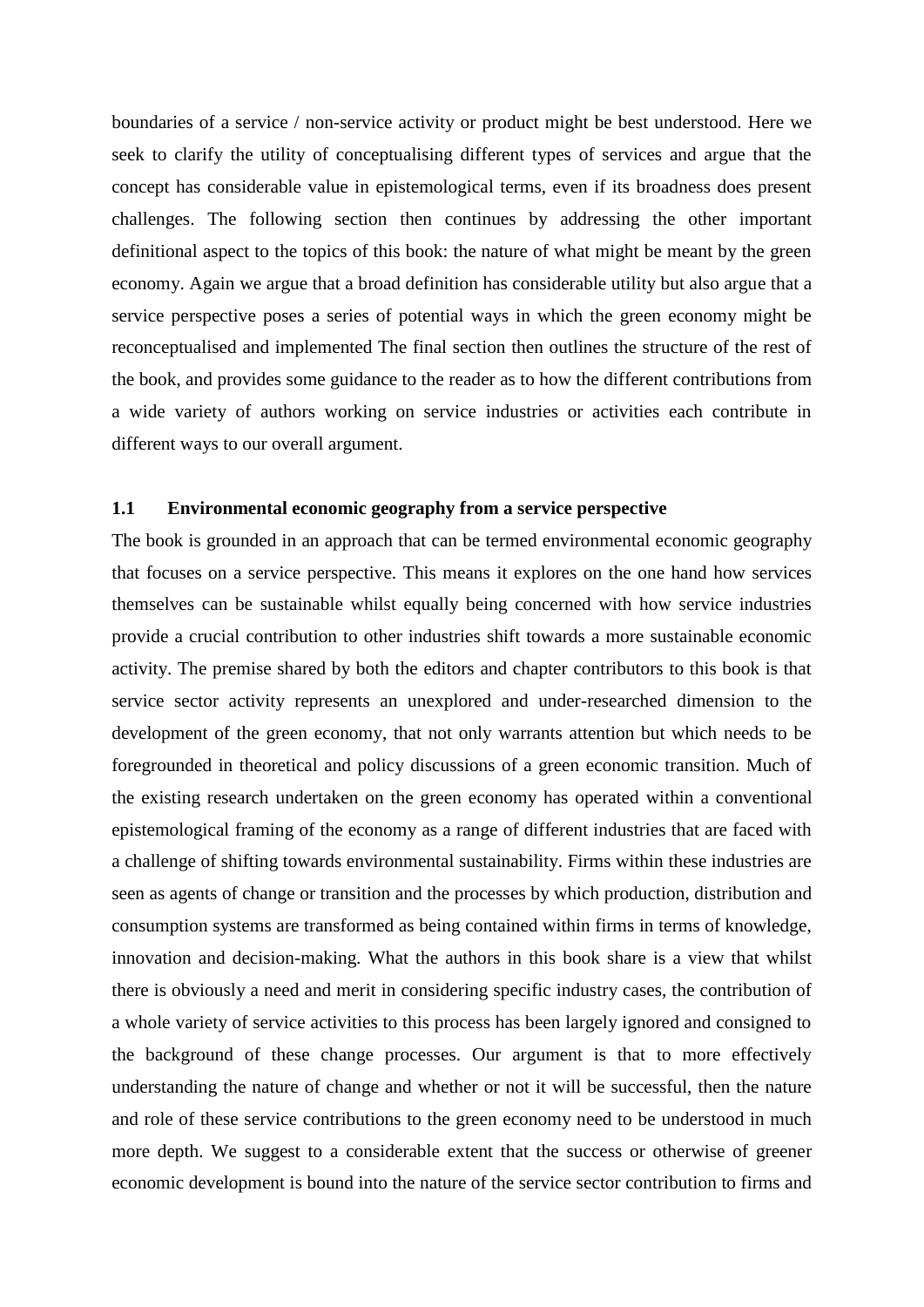industries operating at a range of scales which are not easily captured by analyses that treat industry sectors as black boxes containing aspects of the green economy.

In this respect, a service-oriented approach to sustainable economic transition argues for more integrated perspective based on the assumption that services are integrated into all types of industries, regardless of the industrial sector. Such arguments have been made using the theory of service-dominated logic (Vargo and Lusch, 2008) and in discussions about the "servitization" of economic activities (Toivonen and Tuominen, 2009; Neely *et al* 2011) as well as the value creation logic (Ørberg Jensen and Petersen 2014). This is not to seek to subsume all industry categories into 'services' in some broad generalisation but rather in line with this servitization argument services may be conceived to be a perspective and not referring to particular activities (Enquist et al 2011). A service perspective means that the experiences from the side of both clients and customers come in focus and the function of the economic activity in relation to outcomes becomes the important issue. This interconnectedness among sectors has also attracted an increasing interest in policy development in relation to economic integration and international competitiveness for firms (EU, 2014).

The second important issue we want to raise is how service activities may contribute to the transition of the society more generally towards sustainable processes. This leads the discussion towards service activities as mediators, developers and agents for knowledge dissemination, knowledge development, learning and innovations and that may lead to more sustainable processes and systems. Economic activities of advanced producer services are important for future growth and sustainable development but the impact of services is still in need of further research (Beyers, 2012, Daniels 2012; Bryson et al., 2014). These include both technical firms (in engineering, ICT and architecture) and those in management, ecoservice infrastructure (e.g. legal services, certification and auditing services, management consulting and environmental/engineering services) education and other relevant fields. The importance of advanced services for the innovation system, but also as creators of regional economic development in both mature and emerging markets is evident (Park and Shin, 2012; Jensen, 2013). This connects to the growth of sustainable or green economies in the most rapidly growing emerging markets in Asia and Latin America. The combination of integrated service systems can enhance the sustainability. The interconnectedness of the global economy through product trends, production networks or value-chains also shows the difficulty of only work with greening of the economy in partial geographical areas, when, in the end, it has global repercussions. This calls for joint solutions and cooperation among players in the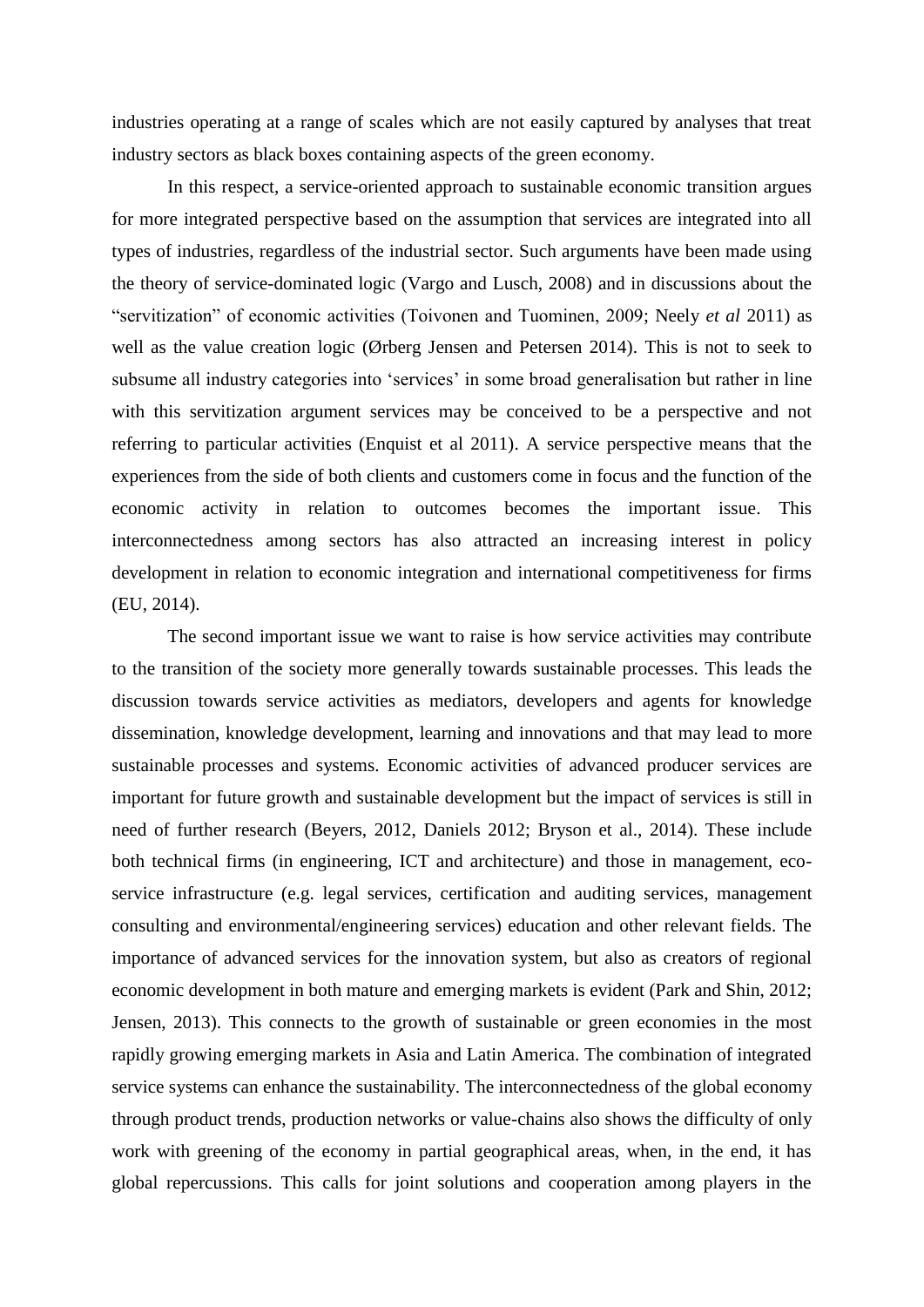mature and emerging economies. Increased co-operation and up-grading of the value-chains in emerging markets is seen to be of great value for future economic development (Hsu *et al*  Stark et al., 2014).

A key aspect of this is the role of consultancy services in a variety of forms. Consulting capability is often needed at different stages of infrastructure and construction process, product and process development in manufacturing through management and technical knowledge, industrial design, legal advice, etc. Various chapters in this book also address issues about how innovation and knowledge development for more eco-friendly technologies and systems are related to the societal and institutional context. The effects of environmental solutions also requiere and understanding of geographical scale. This means that what we find to be a sustainable technological solution on a local level can have a less positive impact on a larger scale. The use of smart ICT-solutions which reduces the pollution levels in our cities causing less emissions, might lead to a more harmfull extraction of minerals used in these devices somehwere else. This also suggests there is a need to pay attention to how services can be used to reduse the overall consumption by for example contribute to the production or service systems leading to longer lasting products (the Matsimuto chapter explores this issue in some depth).

Finally, a third key element to our argument about the need for a service perspective in considering the greening of the economy is concerned with the nature of policy and policy development. A range of commentators have argued that there is a need for an holistic approach to policy development if green economic development is to be successful, and that a reliance on industry, research and development institutions or government in isolation will not lead to coherent approach (Ely *et al* 2013; Atkinsen & Klausen 2011). The EU 2020 Smart Growth initiative is a good example of an attempt to develop such an holistic approach to integrate the goals of ecological sustainable goals with goals about economic growth involving a wide range of stakeholders (EU 2012). This program involves the development of many activities and initiatives from politics and with implications for economic activities. This is in the form of programs for research and development, arenas and platforms for meetings and information dissemination, networks, etc. and at different geographical scales. This means regulations, incentives and resources of different kinds with implication on how economic activities transform the production or infrastructure to become more green and ecological sustainable. In that respect, we extend our service perspective on green development to a whole range of 'service-like' activities that are not conventionally classified as either services or pure economic activity. We suggest there is a need to include public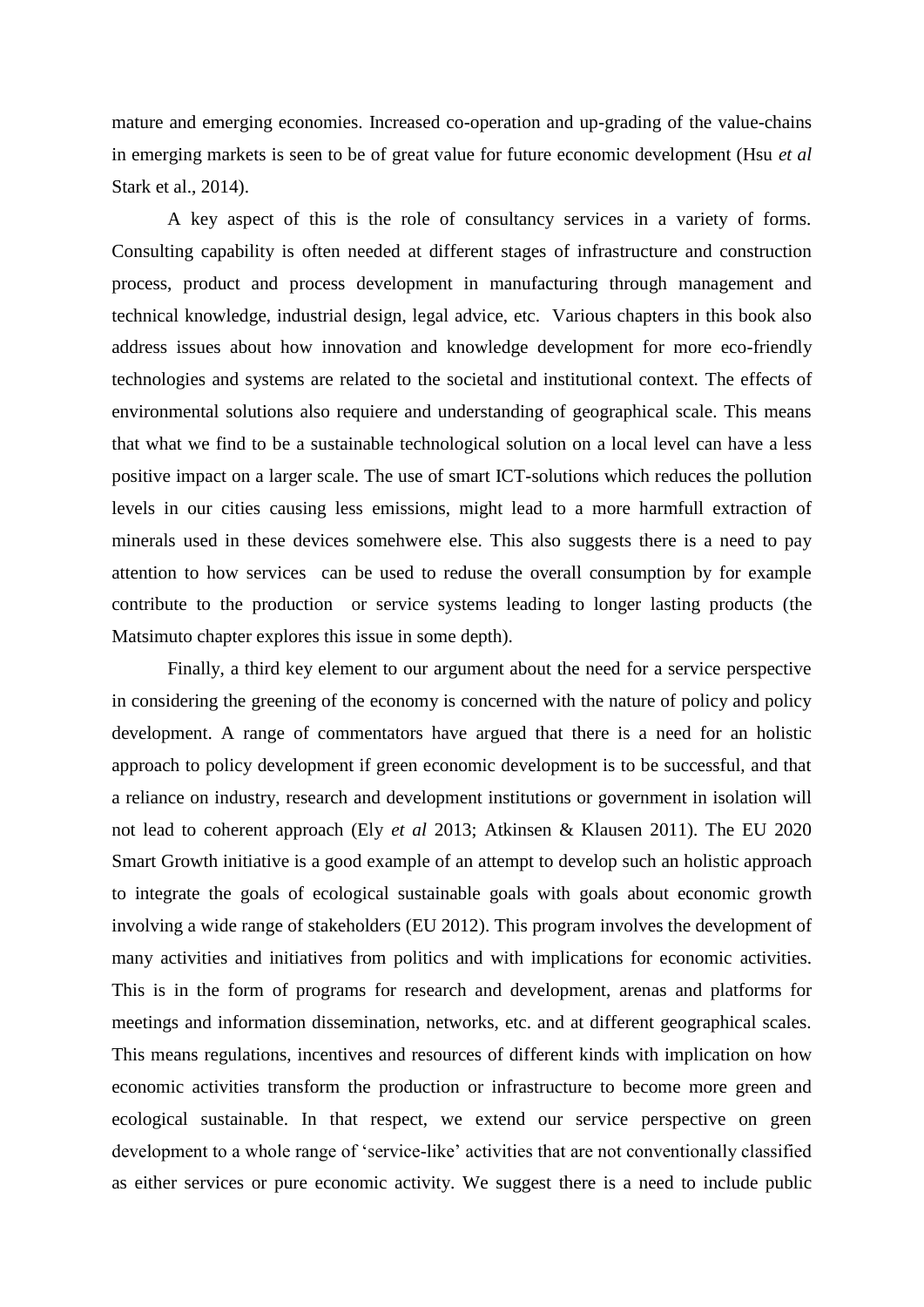bodies, third sector activity and hybrid public-private entities in our service-based perspective on green development since non-commercial knowledge production, policy bodies, public sector funding and the constitutions of public-private partnerships are important frameworks for the development and implementations of "green" solutions that covers the need of society of as a whole (Ely et al. 2013).

#### **1.2 Defining the service economy: an old debate in 'green' clothing?**

Having set out the case for a service based perspective on green economic development thus far, before going any further it is important in terms of the goals of this book to consider in more depth some of the longstanding (and not unproblematic) debates about the nature of the service economy itself. Social scientific interest in the nature of the 'service' sector is longstanding, with work spanning a range of disciplines emerging during the 1970s as it was recognised that a growing proportion of advanced industrial economies GDP was accounted for by service industries rather than agriculture, mineral extractive or manufacturing industries (Hermelin *&* Rusten 2015). This service transition is well rehearsed in a literature spanning decades, but in the context of the second decade of the twenty-first century and the focus on this book, a number of key features of the contemporary debate about what the service economy 'is', how it relates to the rest of the economy, and the geographical and scalar dimensions to service industry activity are important.

First, it is clear that any definition of a service sector to national, regional or global economies needs to operate with a very great degree of generality. Whilst national statistical agencies point to the fact that service industries for seventy to eighty percent of GDP in economies such as the UK, US or Sweden, and indeed increasingly account for over 60 percent of many emerging economies such as Brazil or China, the nature of the service industries within this classification varies enormously (Illeris 1996). The literature generally distinguishes service industries by market and by 'order'. The former enables an important distinction between producer and consumer services, with industries such as management consultancy or investment banking falling into the producer service category and hospitality, retail banking and leisure in the consumer service. To complicate matters further, many service industries unevenly occupy both categories with, for example, financial and legal service industries comprising firms that provide services to both groups of customers. With regards to the concept of order, there is also a debate about the relative importance to different types of services for economic development and sustainability, wealth creation and the innovativeness of economies. Much of the literature places significance on the role of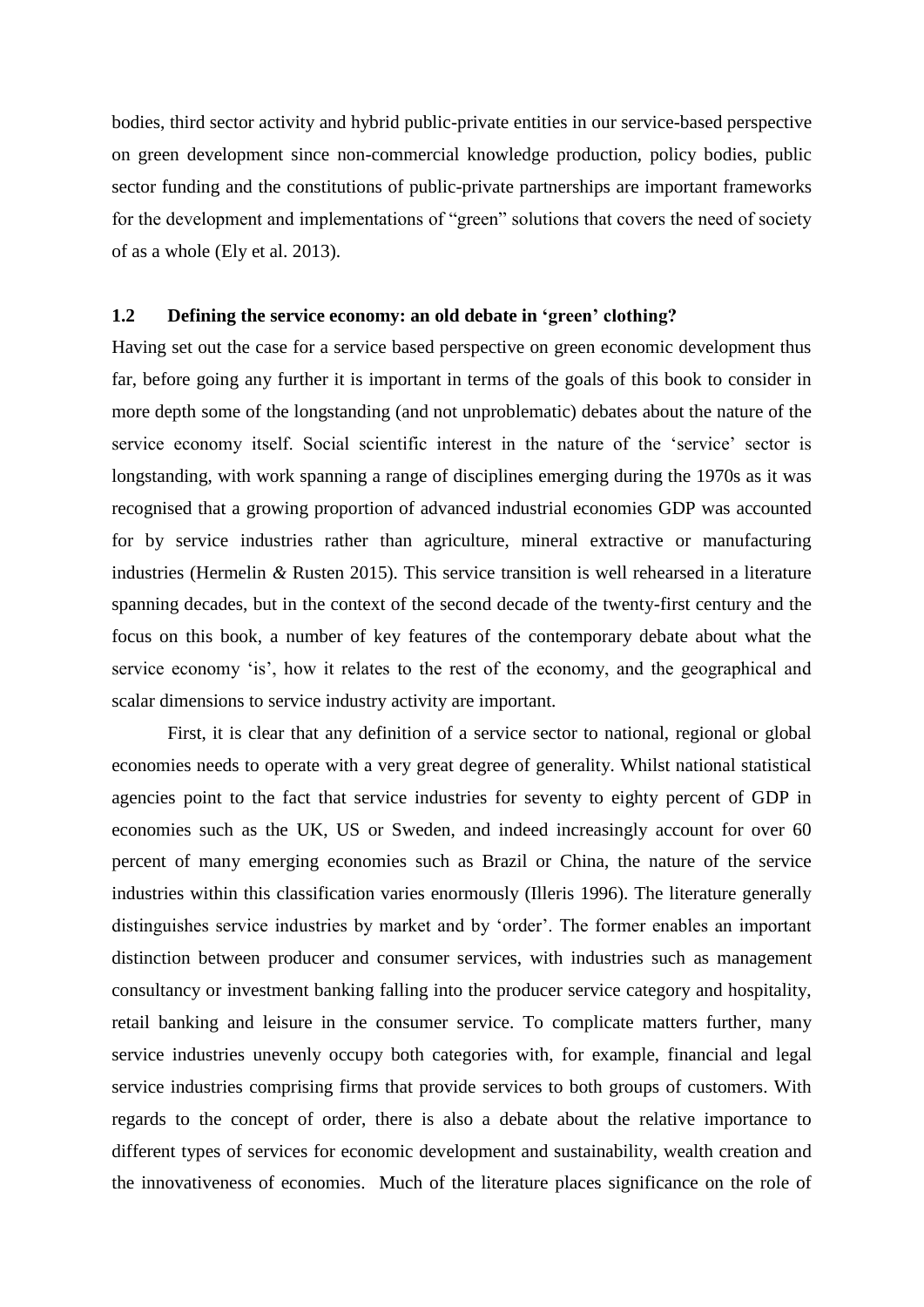knowledge intensive business services (KIBS) as 'higher order services industries' which are argued to be the key to wealth generation and innovation in the contemporary global knowledge economy (Bryson & Daniels 2015). High order services have thus been the focus of much research in relation to their capacity to transform the nature of economies (ibid.) and clearly such an argument resonates through many of the chapters in this book engaged with considering how green economic development occurs and whether it is successful or not. However, what we would highlight at the outset is that an over-emphasis on high-order service industries may present a narrow and unhelpful account of the role in which services are leading to the greening of economies. Taking the concept of an environmentally sustainable economy in its broadest sense, lower order consumer services are important albeit in different ways from high order producer services. Sectors such as waste management, construction and local public services are considered in various chapters in this book and represent a significant aspect to the way in which services are contributing to a green economic transition.

A second aspect to this debate however is the validity of distinguishing a service at the level of industries or firms at all. A growing body of research has demonstrated that the purity of service provision by service firms in service industries is questionable. This even goes as far as the provision of a given service itself. In contemporary economies, a research emphasis on production as a process or practice has shown that many producer services are in effect co-produced across and between service firms and their clients (Ørberg Jensen and Petersen 2014; Bramklev and Ström, 2011), and potentially with an array of multiple service providers collaborating and work together in delivering services via projects (Rusten and Bryson 2010). Obvious examples would be the delivery of foreign direct investments in different countries where are firm buying a foreign subsidiary would require a whole range of services (financial, legal, consultancy) from different external firms and enabled by internal employees in order to undertake the acquisition as a project. The pureness of any given service itself is therefore problematic to identify, and service-based research has been argued to maybe be better focused around these service-rich projects in these contexts (Jones & Ström 2012). Such an insight is highly pertinent to many of the industries and topics considered in this book in the process of economic 'greening', and the fact that a purely green service sector firm or service activity is hard to purify from non-green activity or agents is widely evident in many of the cases considered. A key point therefore that runs through the book is that we are not arguing that the green service economy is easy to disentangle from the 'non-green' economy, and the binary division here is almost certainly an unhelpful one.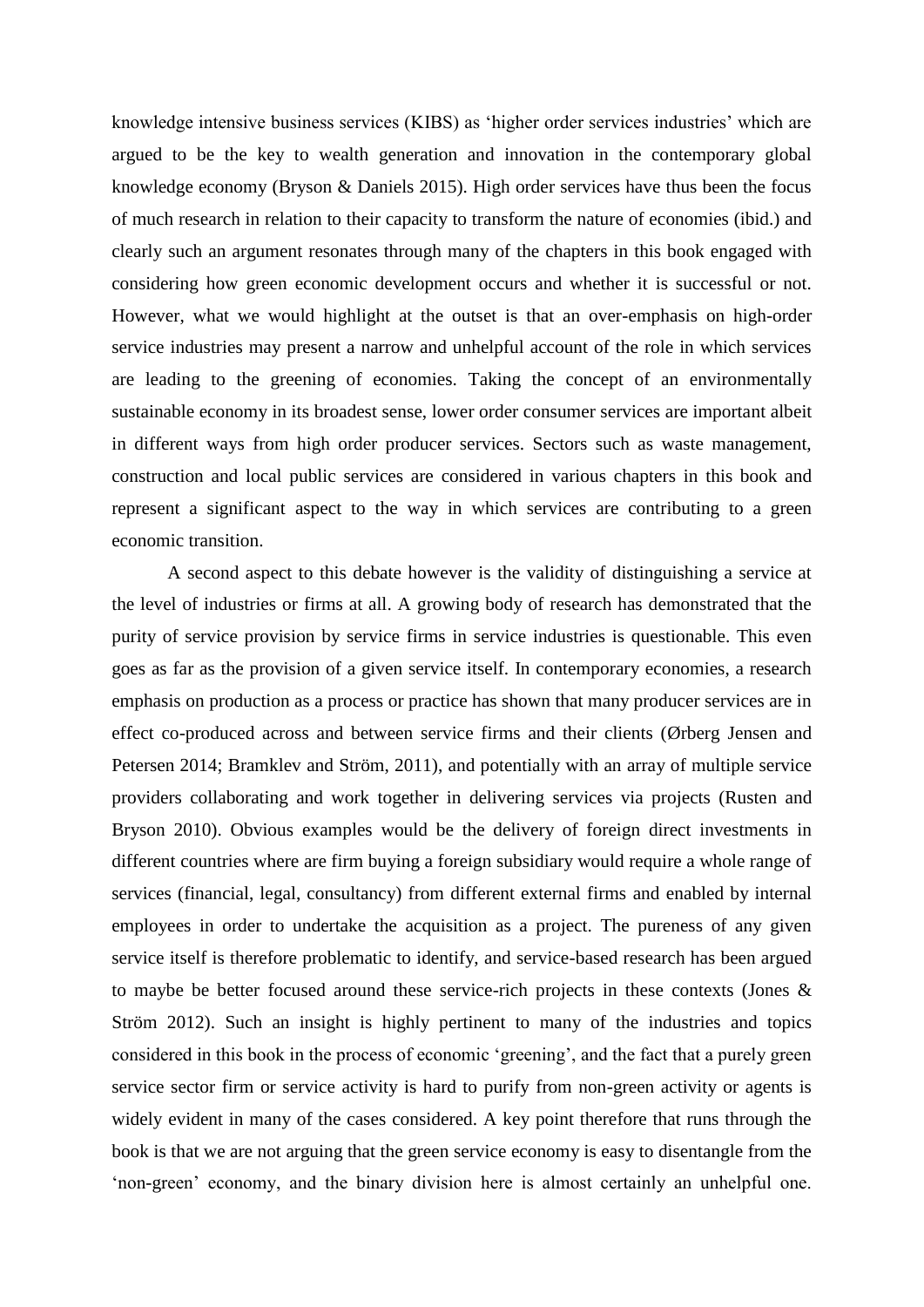Rather, the book is premised on a conception of the key contribution of service industries, firms and practices to spatially uneven 'greening' processes in the economy, in all the diverse and messy forms that are currently occurring.

This leads to a third and final aspect to the debate about the service economy which is important to understand in the context of this collection, and which this book seeks to contribute to: the uneven nature of the globalization of service firms and industries, and the increasingly complex spatial form of service sector activity. This is leading to changing delivery of services and the development of services in different economies and regions across the planet. Debates about the nature of service sector in the global economy have, as with other sectors, been increasingly concerned with the rising significance of transnational firms (TNCs) in service industries, and the globalization of the market for services. TNCs have become increasingly dominating in many service industries such as banking, retail and hospitality, although the challenges faced by service firms to internationalize are in many cases greater than in manufacturing or extractive industries. Many services are embodied activities, delivered by skilled individuals, and are thus highly sensitive to different national and cultural contexts (EU, 2014)). Other service industries such as legal services are also shaped by national regulatory jurisdictions which makes the development of standardised global service products more difficult for firms (c.f. Jones 2005; Faulconbridge 2010). However, social science research has increasingly been concerned to examine the role of KIBS in transmitting industry and business practice norms across the planet, and in fostering innovation in different national economies. This trend of course has considerable significant for the theme of this book in seeking to understand how service TNCs are often central in delivering green services to firms in different national economic contexts which are propagating the greening of these economies. The particular complexities of how service firms TNCs including smaller firms piggybacking global manufacturing companies are entangled in green economic development at a variety of scales in the global economy, and their relationship to the transmission of knowledge, technological innovation and business practices is at the heart of our argument for the value of a geographical approach to green service development (c.f. Faulconbidge 2013). Many of the contributions to this book explore this spatial dimension to the nature of services in green economic development through the lenses of local or regional industries, the interactions of TNCs with regional economies or the way in which global 'best practice' or innovation are adopted and implemented in specific ways in different local contexts.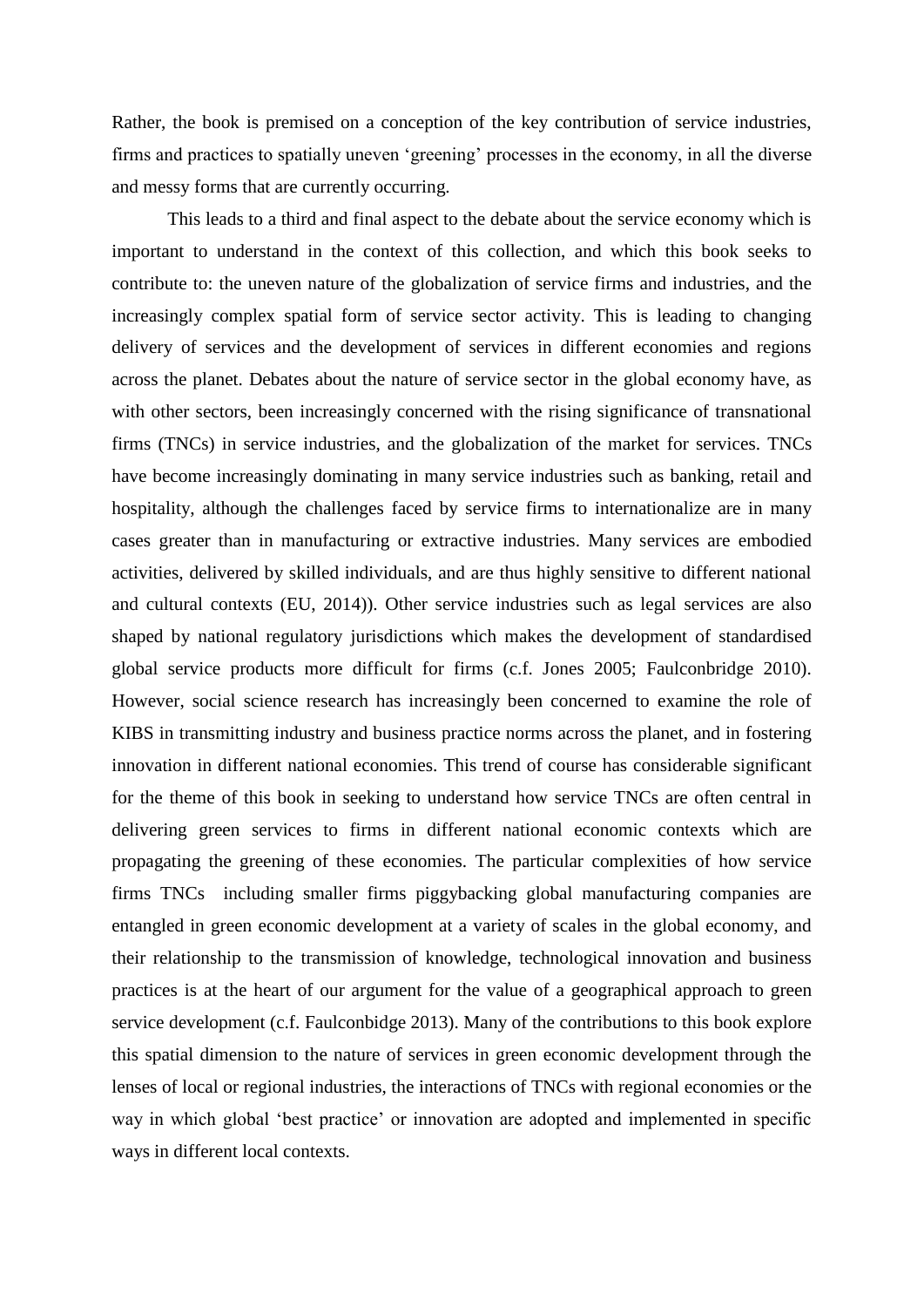#### **1.3 Theorising the green economy**

Thus far we have set out our case for foregrounding the role of service industries in the greening of the global economy, and considered how current theoretical debates about the nature of services themselves impact on that topic. However, a further key task of this introductory chapter is to consider the conceptual issues that exist around the concept of green economy itself.

Of course, the starting point of this discussion is to highlight that the concept remains a contested and to some extent controversial one. We do not therefore seek to argue for a strong definition of the green economy, and many of the contributors in this book engage with (sometimes subtly) different perspectives on the idea. In broad terms the concept has developed from political international discussions and it is about the interactions and integrations of ecological sustainability,economic growth and social inclusion. Environmental and climate challenges are important backdrops for this direction of political action and at its heart the idea of the green economy aims to develop more sustainable societies and resource solutions. UNEP offer a recent definition that has been increasingly widely adopted:

*In its simplest expression, a green economy is low-carbon, resource-efficient and socially inclusive. In a green economy, growth in income and employment are driven by public and private investments that reduce carbon emissions and pollution, enhance energy and resource efficiency, and prevent the loss of biodiversity and ecosystem services (UNEP 2011: 16)*

Such as definition give room for alternative development scenario (ADS) whereby economic activities bring the promise of a transformation in the way business is done as they dynamically engage with social relations (around the environment) (c.f. Gibbs & O'Neill 2014). It moves beyond earlier definitions of the green economy through an ecological modernization lens that represented 'business as usual', whereby 'greening the economy' was confined to new products and processes that used less energy and resource inputs, but without addressing issues of growing consumption or rebound effects (c.f Bina 2013; Lorek & Spangenberg 2013;). What has happened more recently is an imperative to move beyond current economic thinking around a range of number of different theoretical directions. We highlight three here that we suggest are important current conceptual considerations in understanding what a green economy might be and how it might be achieved, and all of which in different ways are variously drawn upon by the contributors to this book.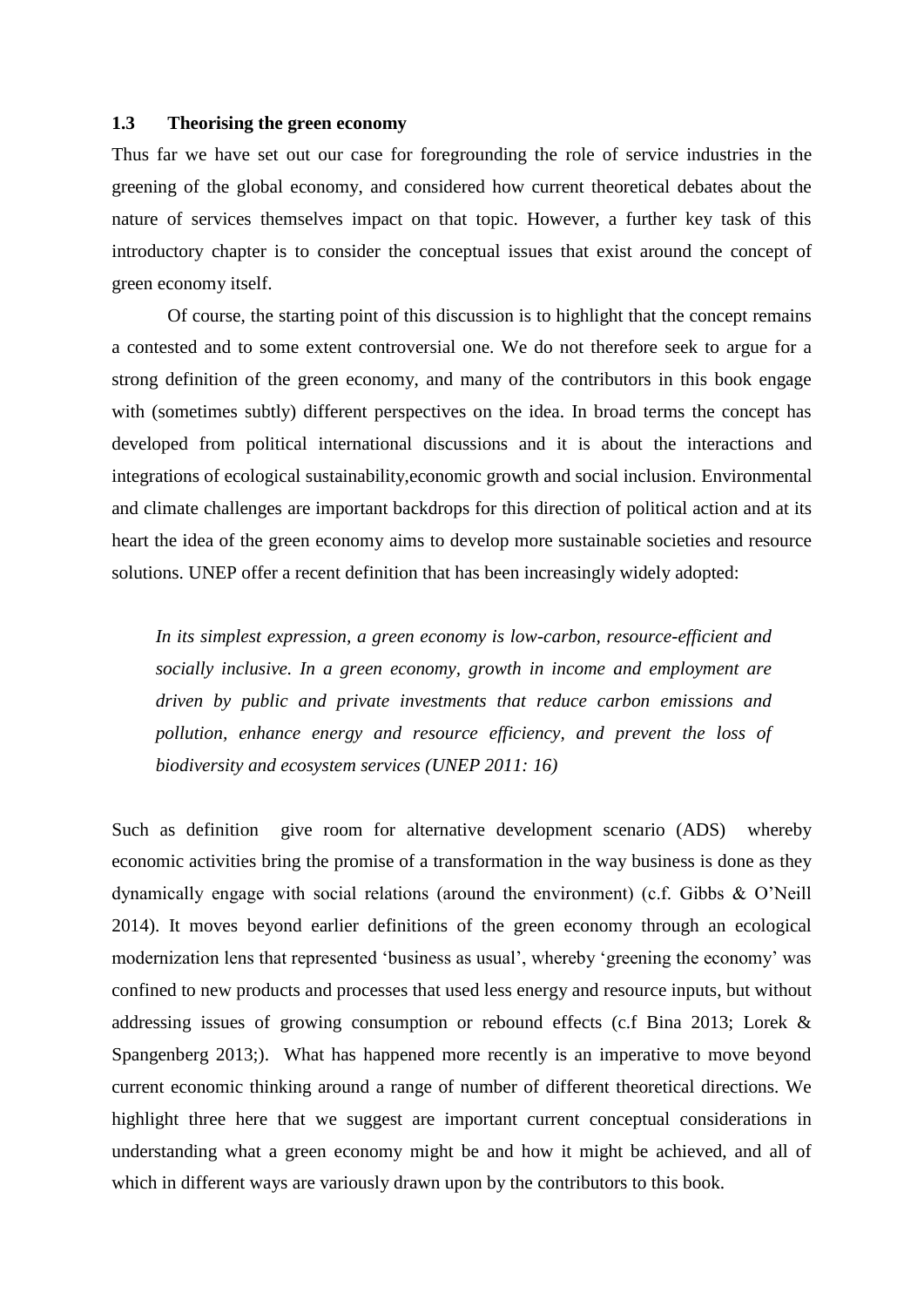The first is what might be termed 'transition management theories' (c.f. Elzen *et al* 2004), seeking to understand the economic conditions under which economic systems innovate and change, leading to a transition to a more sustainable form of economy. Much of the growing literature has focused on how specific industries or production processes are evolving towards delivering more environmentally sustainable economic outcomes (e.g. Markard *et al* 2012). Transition theory seek to move to a green economy as co-constituted through the co-evolution of social, economic, political and scientific-technological subsystems (Smith *et al* 2010; Foxon 2011; Farla *et al* 2012). This 'socio-technical' approach (Geels 2010) thus does not see the economy as easily disentangled from society, politics, institutions or culture and therefore aims to adopt a holistic theoretical approach to how a green economy might develop. However, whilst we and many of the contributors to this collection find this a useful epistemological framing of how economic systems might change, it represents more an entry point rather than an approach we simply seek to apply. Transition management theories have been applied to a wider range of elements to the green development debate but despite much application to concepts of the green economy, the greening of firms, green technologies and green entrepreneurship, there has been little or no direct engagement with the role of service industries in the evolution of the green economy. We suggest that this is surprising and significant absence in the debate about the nature of any transition to sustainable economic development. Furthermore, we would argue that a service-based perspective (incorporating services as products, servitization as a process and service-like activities) provides a new and potentially powerful way of understanding key elements of the socio-technical nature of a sustainable transition. Many of the contributions to this book use transition management theories as an entry point which allows a reframing of the drivers and mechanisms of transition.

A second approach of considerable importance is the substantial (largely geographical) literature that has been concerned with the development of sustainable urban and regional economies (c.f. Altenberg & Pegels 2012; Cooke 2013), and in particular has focused on how urban sustainability might be achieved. This literature is not purely concerned with the economy of firms or industries either, seeking to take the city or region as the unit of analysis for environmental sustainability (c.f. Bulkeley & Betsill 2005; Rutherford & Coutard 2014; Childers *et al* 2014). Importantly, however, this literature shares much in common with work on service economies and the role of (global) city regions in the development of the service sector (e.g. Chang & Sheppard 2013). It is we would argue a useful conceptual context in which to think about how green service firms and industries are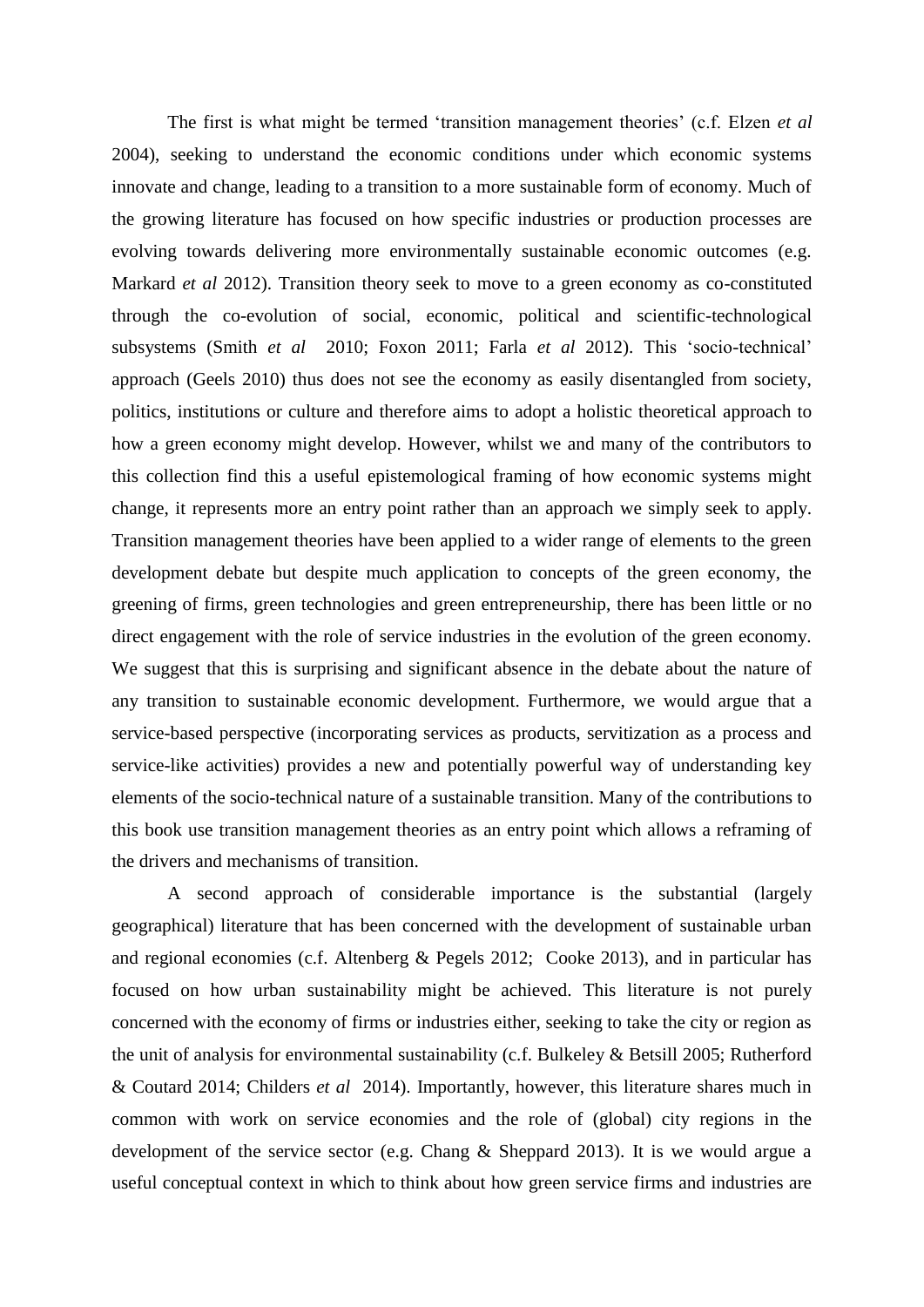embedded in specific urban and institutional contexts that shape the capacity and direction of green service development. The urban sustainability literature also is helpful in framing the role of non-commercial institutions, labour markets and public sector actors in the constitution of green service activity since it seeks to adopt a place-bound and multi-actor perspective on how urban sustainability is achieved.

Finally, and related, a significant body of social scientific work has specifically examined the nature of green economic development through an institutional theory approach. Drawing on 'new institutional theory' in political science and other theories of governance (c.f. Geels 2004; Zhu & Sarkis 2007; Bosselman *et al* 2012; Pinkse & Kolk 2013), a range of different disciplinary contributions have sought to understand how local, national and supranational institutional contexts shape the possibilities and capacities for economic development to become more environmentally sustainable. Examples are the negotiation activities linked to the development of international environmental standards (eg. ISO certification schemes). Institutional theory permeates much of the current social scientific literature on green development and in particular link policy ideas and initiatives which seek to achieve environmental sustainability to the institutional and governance contexts. With regard to the objectives of this book, and in the case of many of the contributions, institutional theory provides an important basis to understand how services are entwined in the transitional to a green economy. It enables an understanding, for example, of how policy and regulatory contexts both shape and are shaped by service products, the strategies of green service firms and the way in which innovation is fostered. Many of the chapters that follow thus draw insight from institutional theoretical perspectives although many also seek to move beyond a narrow institutional focus in developing the service-led perspective on the green economy we advocate in this book.

#### **1.4 The structure of this book**

The different chapters in this book are organised around three major areas of contribution, focused around different thematic aspects to the relationship of service activity with the green economy. These themes loosely progress from more generalised (e.g. green transition processes) to more specific topics (particular industry sectors) in three successive parts reflecting the areas of different contributor expertise. The first part examines the broader nature of service contributions to green economic development with Brita Hermelin's chapter beginning with an examination of the wider issues of scale around the way in which serviceinformed green economic development occurs within local and regional economies. She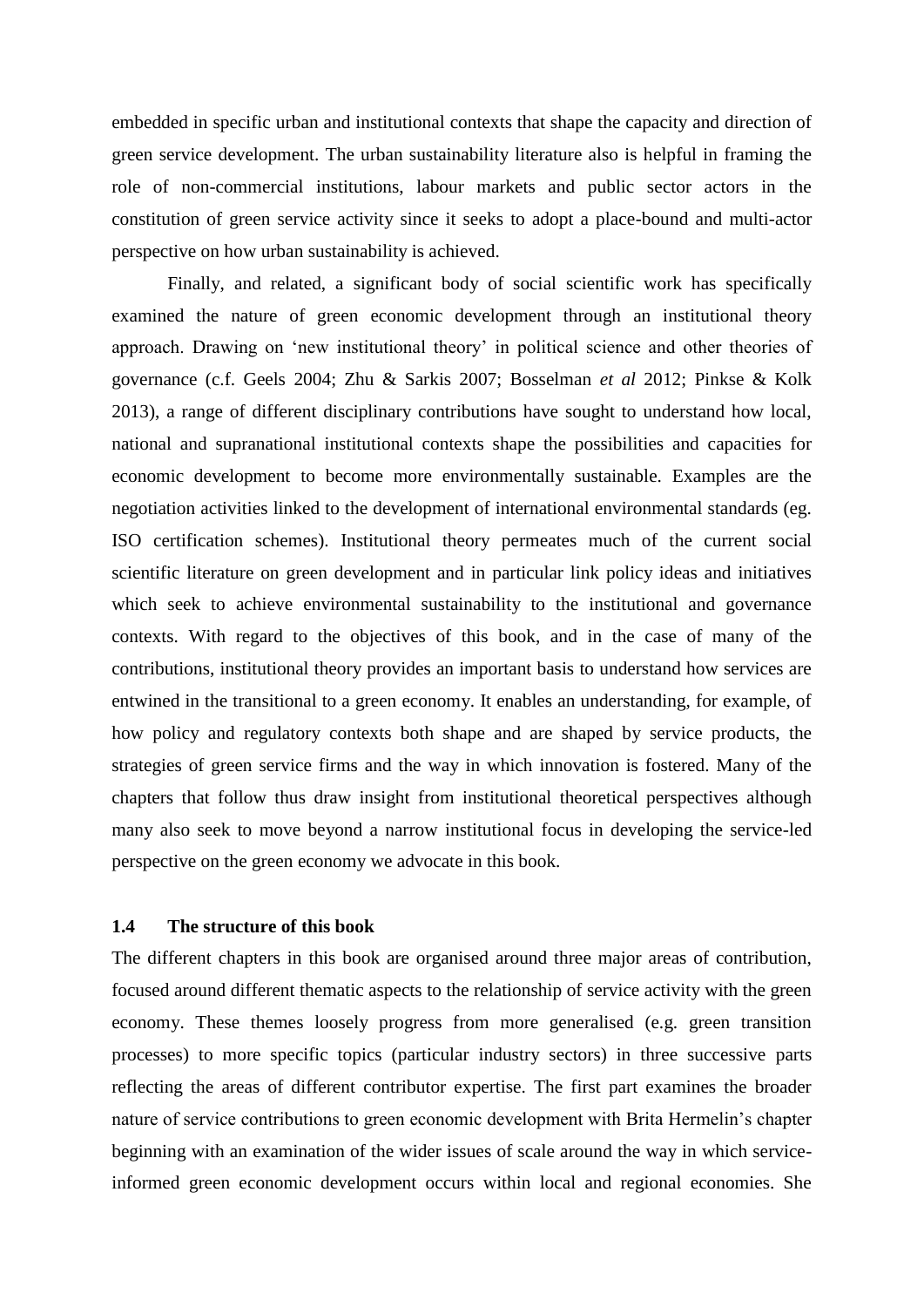explores a regional Swedish case examining how the interaction of local institutions, governance structures, corporate networks are all caught up in service inputs into the 'greening' of economic processes. The chapter considers how competing discourses around Local Agenda 21 (LA21) initiatives in different Swedish municipalities shape both service firm involvement and the scope for an innovative contribution by a wider array of service industries. The key argument developed is that the concept of a 'green services' in fact refers to a wide range activities that are present in many different industries and in the private and public sectors. It also demonstrates that local policy has a powerful influence in shaping the development of firms providing 'green services, and that the creation of green services is constituted through cross-sector interactions..

Such an argument provides a good context for the third chapter in which Grete Rusten turns to the Norwegian case and the significance of regulatory and institutional frameworks in shaping the development of certains types of green services within a national economy. The chapter examines the role of certification management systems which accredit service firms with certain levels of environmental credentials and thus facilitate access to certain markets. The chapter presents an empirical analysis of three certification schemes, examining the level of uptake by firms in different service sectors and how they are geographically distriibuted across the different sub-national regions. The study reveals the rationales and motivations for companies to adopt environmental certification and also reveals the important role an environmental certification consultancy industry within the economy which both facilitiates and develops the prevalence of certification as a greening' mechanism across a range of industries. It thus provides signfiicant insight into how green KIBS are important in catylising green economic transition rather than these transformations being purely internally driven within firms of different industry sectors.

The fourth chapter then moves to consider the relationship of servitization and greening processses in the economy, in particular looking the role of services in remanufacturing processes. Mitsutaka Matsumoto and his colleagues argues that knowledge intensive service sector inputs play a crucial role in the development of remanufacturing systems that recycle manufactured components and (potentially radically) shift the sustainability of manufacturing industry activity. The contribution importantly also explores the blurred boundaries between services and manufacturing, focusing primarily on the way that many manufacturing TNCs are entering the service business rather than outsourcing service inputs. The chapter examines through a number of Japanese industry case studies including the photocopier manufacturing and automotive components industries. It finds that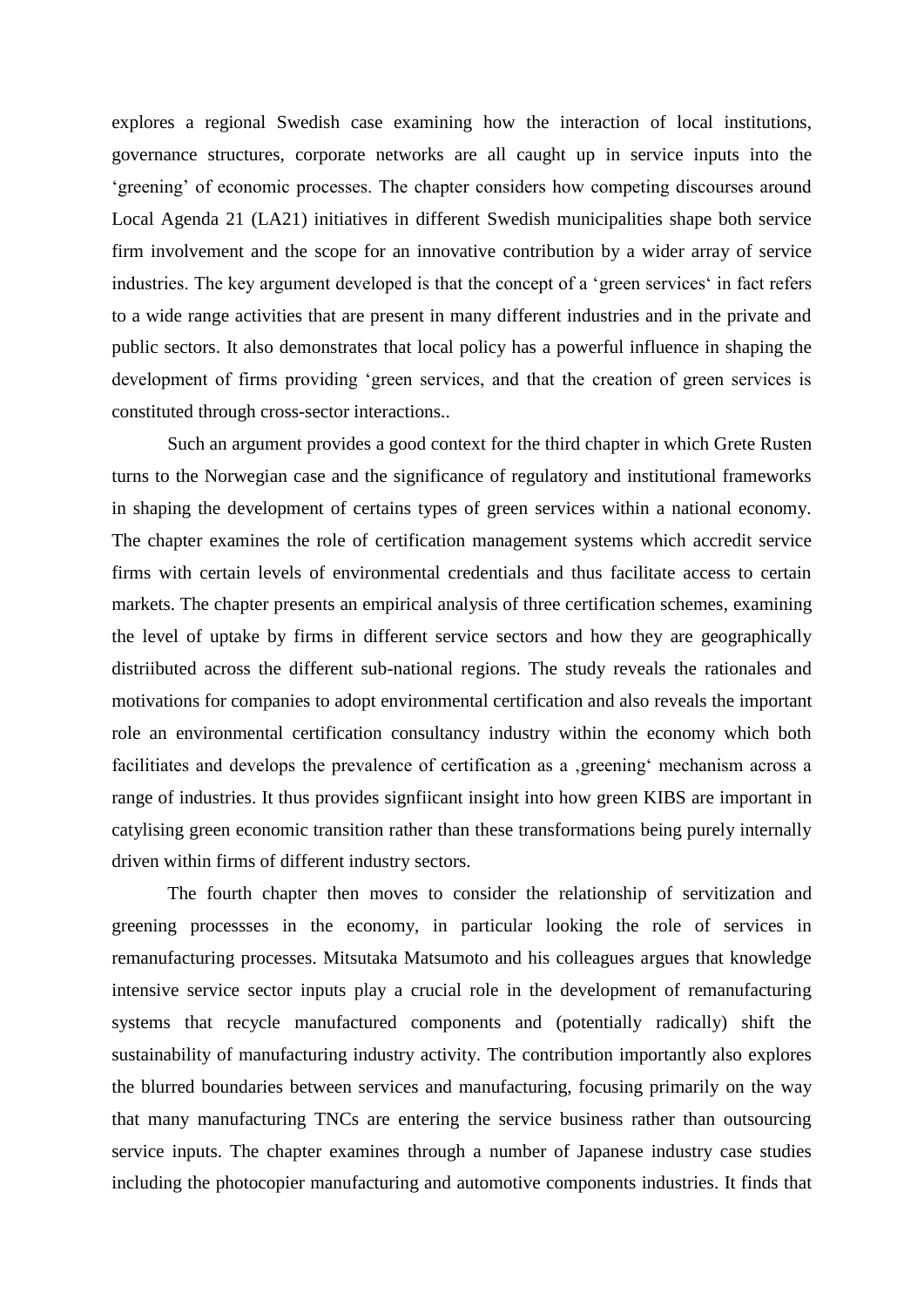servitization is playing an important role in the shift to green remanufacturing production systems in many of the cases it considers, although the process in and of itself will not necessarily lead to remanufacturing processes developing. Following this, chapter five provides a complementary but contrasting view by considering the role of external knowledge intensive service firms in fostering a similar but different form of green economic transformation in production: the development of green information and communication technologies (Green ICT). It does this through a regional economy case, presenting research into the nature of Green ICT development in the Gothenburg region of Sweden. The chapter reveals however that despite these green service being providing by specialist ICT firms, they are constituted through multiple actors and need to be understood as the products of a network of stakeholders including producers, users and regional institutions. The agency of service firms in developing green economic activity lies in a range of intangibles around their role in bringing these multiple actors together.

The final chapter in Part I provides yet a further cut at understanding the broader nature of service activity contribution to green economic development. Here Helge Lea Tvedt considers not green service firms or servitization within non-service firms, but the role of what he terms 'green support services'. These, the chapter argues, are service activities conducted with the purpose of increasing an organization's (e.g. private companies, hospitals) environmental performance. Importantly, it further argues that this service activity is not *per se* necessarily environmental in nature, but the service input nevertheless contributes to a better environmental performance by the users. The nature of this aspect to green service activity is examined through research into two case studies in the Norwegian economy, firms both specialized in knowledge-intensive services that few other organizations conduct internally. The chapter considers the role of regulatory context within Norway in the development of the complex marketplaces for these companies' services, and thus shows the significance of local and national institutional context in developing specialist green service activity.

Part II of the book turns to consider the particular key role of services in the transition to green forms of energy. In chapter seven Johanna Dichtl and Hans-Martin Zademach examine the issues around green finance in relation to energy, arguing that the financial sector has shifted its focus in the last several decades toward the (renewable) energy sector, driven by the motivation to place its liquid assets profitably in renewable energy projects and participate in the growth of the renewable energy. This financialization of the renewable energy sector is explored by contrasting the case of the German and Polish economies, with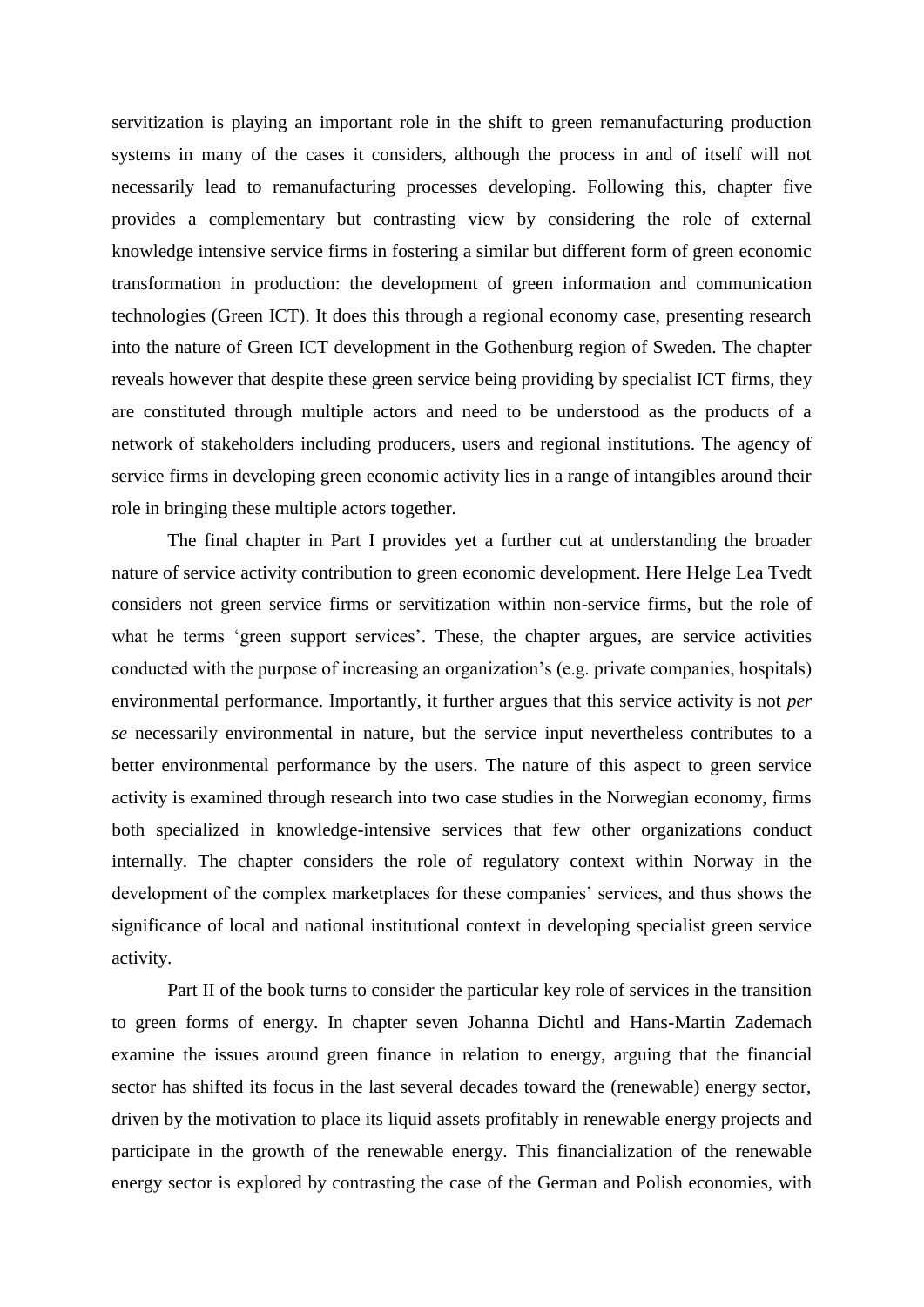the chapter developing the conclusion that a stable, reliable and long-term legal and policy framework for renewable energy at the national level is fundamental for investors. In particular it focuses on what shapes the behaviour of financial service firms, and how this behaviours shape the overall direction of green energy financing. Analysis of both case study economies reveals that where there is either legal or policy uncertainty, the capacity for a green energy sector to develop is greatly restricted and that financial service firms are unable or unwilling to drive the process.

This echoes to some extent with the argument of chapter eight where Britta Klagge and Sebastian Reimer consider the nature of carbon offsetting as a financial vehicle at the centre of a green energy transition. However, the chapter takes a service product / activity as its focusing, examining how firms in a range of industry sectors based in the German economy engage with offsetting as part of their operations. The chapter shows that firms' approaches to carbon offsetting are clearly context-dependent, but also firm- and industryspecific. It argues that this service product / activity has developed quite dynamically with the large German firms studied, both as a reaction to changing context conditions and resulting from experience and learning more about the opportunities, but also the risks associated with carbon offsetting.

Chapter nine then shifts our attention around service and energy sustainability to an urban regional context in examining the nature of the 'smart city' initiative and the involvement of service firms, inputs and activities in its development. The analysis by Harvard Haarstad here again demonstrates the value of a multi-stakeholder perspective to understanding the role of services in a green economic transition, as well as the blurred nature of firm / product / institutional boundaries around where service activities are created and delivered. The chapter presents research into the Norwegian case, showing how the broad 'smart city' agenda represents key strategies for making urban energy systems more sustainable. It examines in particular the role of high-tech business service firms in developing the smart city agenda, although arguing that they form part of an assemblage of actors involved in service-like activities that all need to be considered if the implementation of this approach is to be understood fully.

The final major part of the book comprises three chapters which move to the more specific scale of individual industries in order to examine how green services are created and delivered. In the first of these, Kentaro Watanabe and his colleagues examine the Japanese engineering industry and in particular the development of service engineering' in relation to the goal of a more sustainable economy. The chapter presents research into the development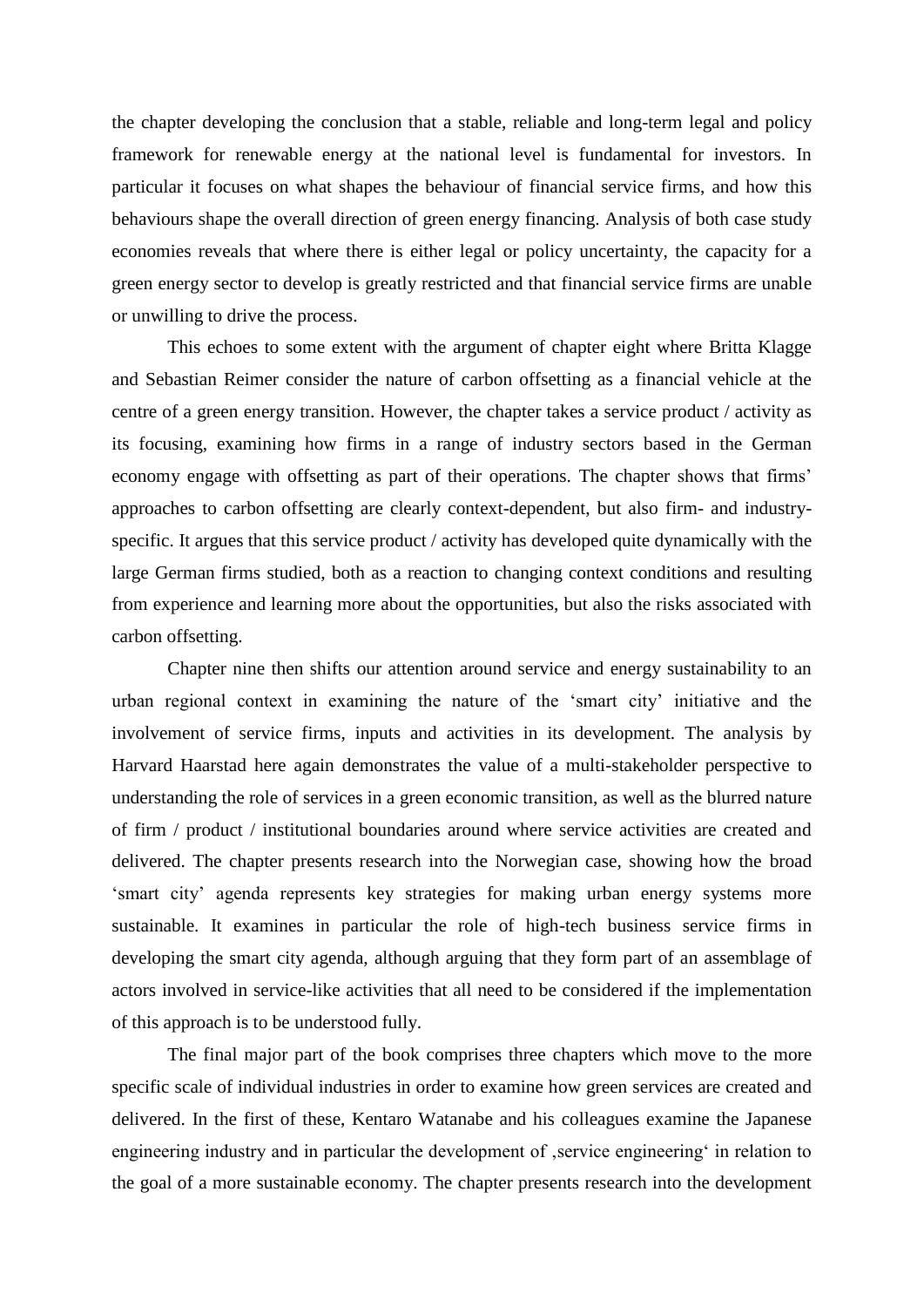of service engineering as a paradigm for servitization within engineering and manufacturing. The uniqueness of the Japanese context provides an important comparator for other national cases studies considered elsewhere in the book, and the chapter examines a number of different approaches to service engineering in the Japanense case including energy, footwear apparel and transportation. It contrasts the relative effectiveness of two approaches deployed within the Japanese economy – a model-based approach based on theoretical understanding of product usage and one driven by data drawn from consumers actual use of products. Overall the argument developed is that service engineering that makes use of both approaches is likely to be most successful in achieving sustainability goals.

Chapter eleven then moves to a different industry in a different region of the world: wine production in the Chilean economy. Andrew Berry and his co-authors examine the development of environmental sustainable practices in the industry over the last 15 years, showing how external specialised public and private service providers have been the prominent players in increasing sustainability. These providers not only deliver services directly to vineyards and wineries, but are also central parts of the upstream and downstream segments of the wine value chain. The chapter argues that high value added services such as R&D are assisting wine makers to produce sustainable wine through alternative sources of electricity generation, sustainable water management as well as genetically modified wines that do not require toxic chemicals to protect them from pests and diseases. A key driver of this process is producers and consumers' demand for sustainable products. Thereafter, in chapter twelve Christian Schulz and Berenice Preller examine how service firms and service inputs are a central element of the transition to sustainable construction industry activity. They seek to develop a management transition approach to the construction industry arguing that a relational and multi-agency approach is crucial to understanding the complexity of green development in this sector. The chapter highlights the role service plays in three particular ways in the greening process: increasing the number of service firms adapted to new building sustainability, enabling more building firms to transition; service provision contributing itself to the greening of the final product*,* and third by transmitting the approach of early adapters across the industry which inspires more hesitant firms to move in this direction. As with the other industry case studies, this contribution again reveals the central but also multi-dimensional role of service activity in the greening process.

Finally, we end the book with a short concluding chapter that seeks to draw together some of the common insights from the contributions around areas of future research and theoretical development in relation to services and the green economy. In particular we point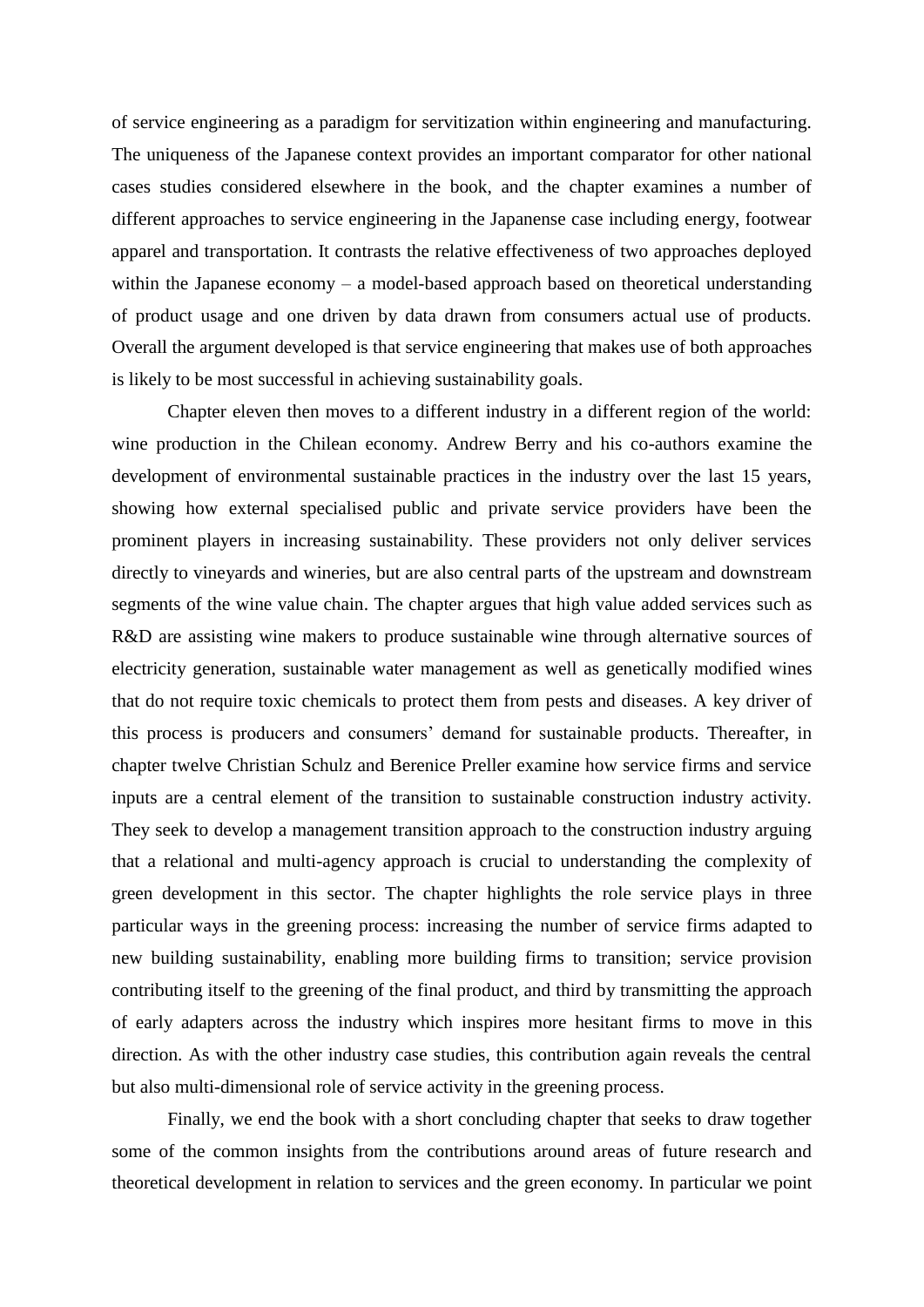to the key challenges that conceptualising green service activity poses given the complex nature of service embeddedness in the current trends towards environmental sustainability with future prospects for the economy and society.

#### **References**

Altenburg, T., & Pegels, A. (2012). Sustainability-oriented innovation systems–managing the green transformation. *Innovation and Development*, *2*(1), 5-22.

Atkinson, R. and Klausen, J. E. (2011): Understanding sustainability policy: governance, knowledge and the search for integration, Journal of Environmental Policy & Planning, 13:3, 231-251.

Bina, O. (2013) 'The green economy and sustainable development: an uneasy balance?', Environment and Planning C: Government and Policy 31: 1023–1047.

Beyers, W. (2012) The Service Industry Research Imperative," The Service Industries Journal, Vol. 32, No. 3 (March), pp. 657-682.

Bosselmann, K., Brown, P. G., & Mackey, B. (2012). Enabling a flourishing Earth: Challenges for the green economy, opportunities for global governance. *Review of European Community & International Environmental Law*, *21*(1), 23-30.

Bulkeley, Harriet, and Michele Merrill Betsill. *Cities and climate change: urban sustainability and global environmental governance*. Vol. 4. Psychology Press, 2005.

Bramklev, C. & Ström, P. (2011) A conceptualization of the product/service interface: Case of the packaging industry in Japan, *Journal of Service Science Research*, 3(1): 21-48.

Bryson, J. R., Daniels, P. W., & Warf, B. (2004). Service worlds: people, organisations and technologies. Psychology Press.

Bryson, J. R. and Daniels, P. W. 2015. Handbook of Service Business. Management, Marketing, Innovation and Internationalisation. Edward Elgar.

Bryson, J.R. and Rusten, G. (2008)' Transnational Corporations and Spatial Divisions of 'Service' Expertise as a Competitive Strategy: The Example of 3M and Boeing.', *The Service Industries Journal*, 28:3: 307-323

Caprotti, F. and Bailey, I. (2014): 'Making sense of the green economy', *Geografiska Annaler: Series B, Human Geography 96 (3): 195–200.*

Cooke, P. (2013). *Transition regions: green innovation and economic development* (pp. 105- 125). Springer Berlin Heidelberg.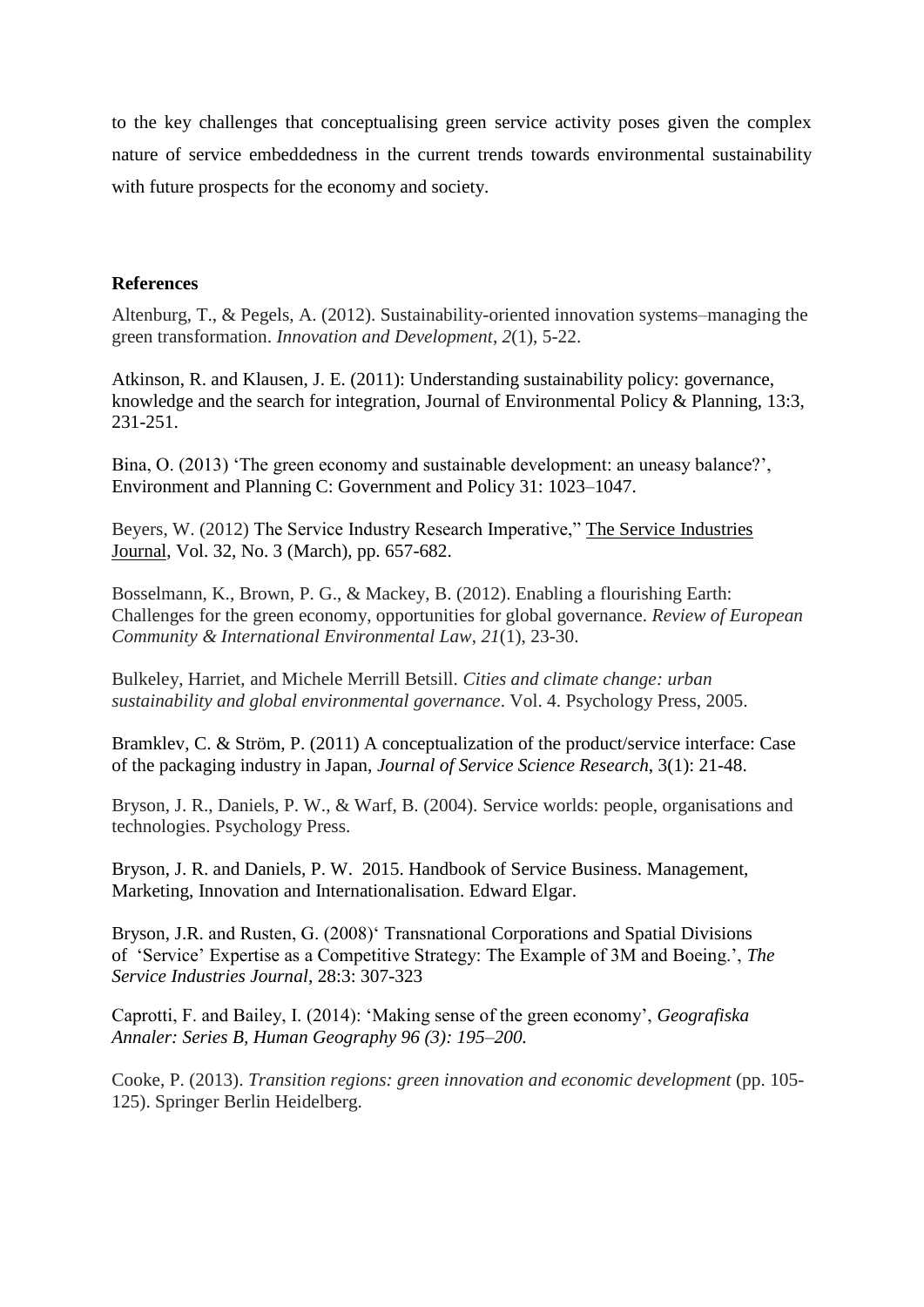Childers, D. L., Pickett, S. T., Grove, J. M., Ogden, L., & Whitmer, A. (2014). Advancing urban sustainability theory and action: Challenges and opportunities. *Landscape and urban planning*, *125*, 320-328.

Chang, I. C. C., & Sheppard, E. (2013). China's eco-cities as variegated1 urban sustainability: Dongtan eco-city and Chongming eco-island. *Journal of Urban Technology*, *20*(1), 57-75.

Carraro, C., Favero, A., & Massetti, E. (2012). Investments and public finance in a green, low carbon, economy. *Energy Economics*, *34*, S15-S28.

Cooper, T. (2010)´Longer Lasting Products. Alternatives to the Throwaway Society´, Gower, Surrey

Daniels, P.W. (2012) Service industries at a crossroads: some fragile assumptions and future challenges, *the Service Industries Journal*, 32(3-4): 619-639.

Dryzek, J.S. (2005) The Politics of the Earth: Environmental Discourses 2<sup>nd</sup> Edition. (Oxford: Oxford University Press)

Ely, A., Smith, A., Stirling, A., Leach, M. and Scoones, I. (2013) 'Innovation politics post-Rio+20: hybrid pathways to sustainability?', Environment and Planning C: Government and Policy, 31: 1063–1081.

Elzen, Boelie, Frank W. Geels, and Kenneth Green, eds. (2004) System innovation and the transition to sustainability: theory, evidence and policy. Edward Elgar Publishing,

EU (2014) High-Level Group on Business Services, Final Report. Brussels: EU.

Faulconbridge, J. (2010) Global Architects: Learning and Innovation Through Communities and Constellations of Practice. *Environment and Planning A, Vol. 42, No. 12, pp. 2842-2858*

Faulconbridge, J. (2013). Mobile 'green'design knowledge: institutions, bricolage and the relational production of embedded sustainable building designs. *Transactions of the Institute of British Geographers*, *38*(2), 339-353.

Farla, J. and Markard, J. and Raven, R. and Coenen, L. (2012) Sustainability transitions in the making: A closer look at actors, strategies and resources. Technological Forecasting & Social Change, 79: 991–998.

Foxon, T. J. (2011) A coevolutionary framework for analysing a transition to a sustainable low carbon economy. Ecological Economics, 70: 2258–2267.

Geels, F. W. (2004). From sectoral systems of innovation to socio-technical systems: Insights about dynamics and change from sociology and institutional theory. *Research policy*, *33*(6), 897-920.

Geels, F. W. (2010) Ontologies, socio-technical transitions (to sustainability), and the multilevel perspective. Research Policy 39 (2010) 495–510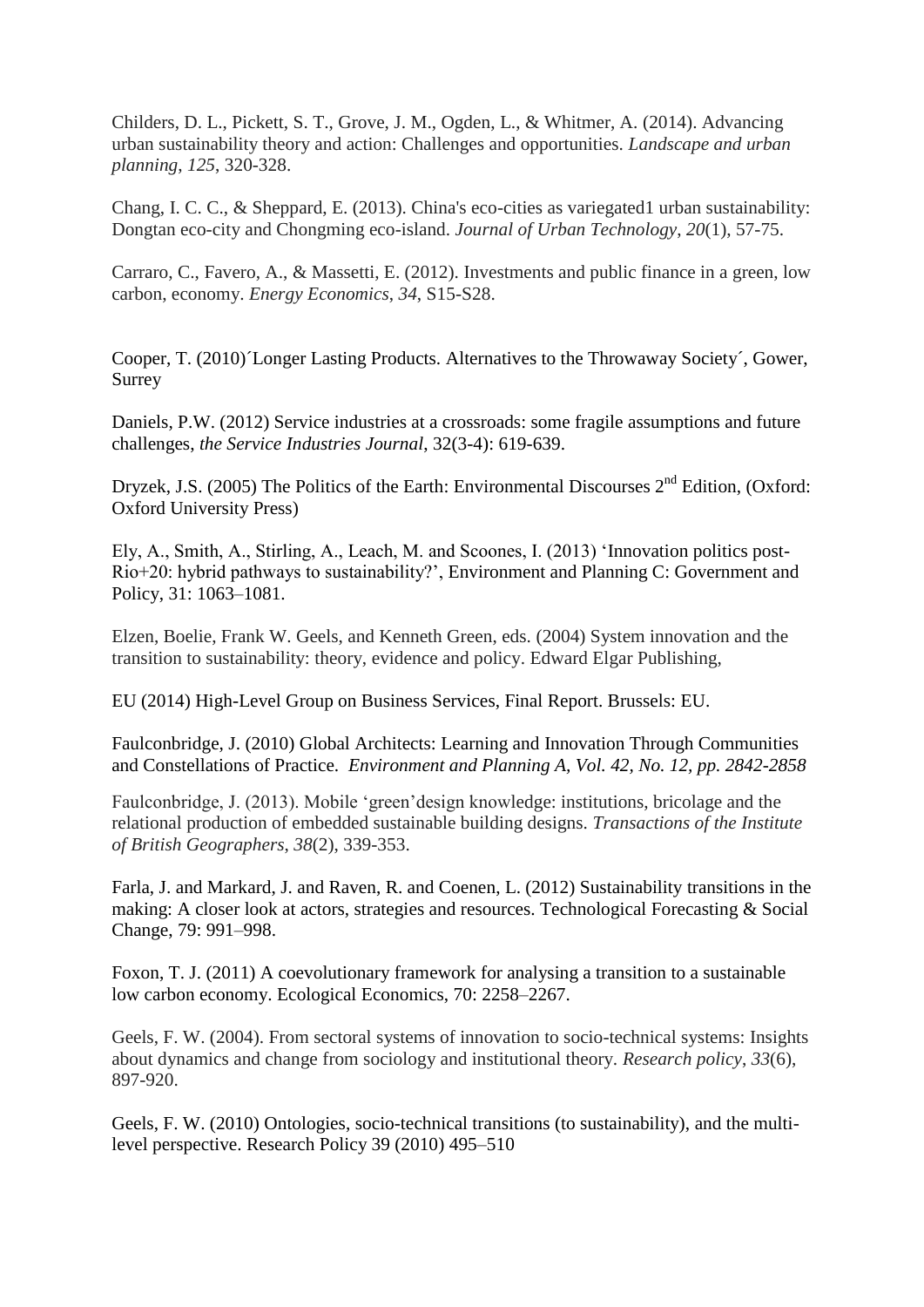Gibbs, D. & O'Niell (2014) The green economy, sustainability transitions and transition regions: A case study of Boston. *Geografiska Annaler: Series B, Human Geography*, *96*(3), 201-216.

Hermelin, B., Rusten, G., 2015. Service Economy, Geography of. In: James D. Wright (editor-in-chief), International Encyclopedia of the Social & Behavioral Sciences, 2nd edition, Vol 21. Oxford: Elsevier. pp. 648–653

Hsu, C. C., Choon Tan, K., Hanim Mohamad Zailani, S., & Jayaraman, V. (2013). Supply chain drivers that foster the development of green initiatives in an emerging economy. *International Journal of Operations & Production Management*, *33*(6), 656-688.

Illeris, S. (1996) *The Service Economy: A Geographical Approach*, Chichester: Wiley.

Jacobs, M. (1996) The Green Economy. (London: Routledge)

Jensen, J.B. (2013) Overlooked opportunity: tradable business services, developing Asia and growth, ADB Economics Working Paper Series, No. 326.

Jones, A. (2005). Truly global corporations? Theorizing 'organizational globalization'in advanced business-services. *Journal of economic geography*, *5*(2), 177-200.

Labatt, S., & White, R. R. (2011). Carbon finance: the financial implications of climate change (Vol. 362). John Wiley & Sons.

Le Blanc, D. (2011) 'Special issue on green economy and sustainable development', Natural Resources Forum, 35: 151–154.

Lorek, S., & Spangenberg, J. H. (2014). Sustainable consumption within a sustainable economy–beyond green growth and green economies. *Journal of cleaner production*, *63*, 33- 44.

Markard, J. and Raven, R. and Truffer, B. (2012) Sustainability transitions: An emerging field of research and its prospects. Research Policy, 41, 955– 967

Merchant, H. and Gaur, A. (2008) Opening the 'Non-Manufacturing' Envelope: The Next Big Enterprise for International Business Research, Management International Review, 48(4):379-396.

Mulaney, D and Robbins, P. (2011) Green Technology.

Neely, A., Benedettini, O., & Visnjic, I. (2011, July). The servitization of manufacturing: Further evidence. In *18th European operations management association conference, Cambridge* (pp. 3-6).

Newton, A. C and Cantarello, E. (2014)`An introduction to the Green Economy. Science, systems and sustainability.´ Routhledge, London

Ørberg Jensen, P. and Petersen, B. (2014) Value creation logics and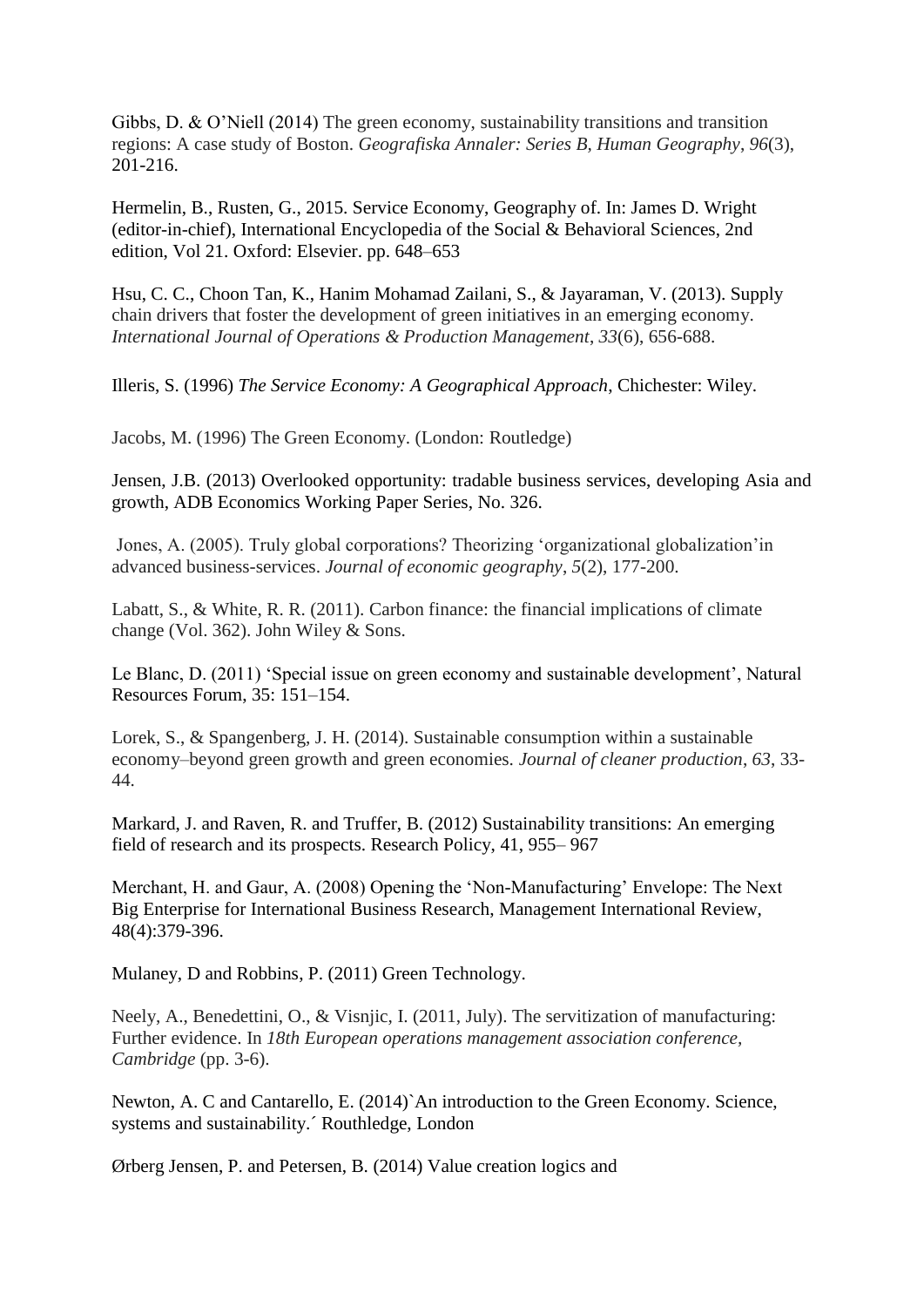internationalization of service firms, *International Marketing Review, Vol. 31 No. 6, 2014 pp. 557-575* 

Park, D. and Shin, K. (2012) The service sector in Asia: is it an Engine of Growth?, *ADB Working Paper Series*, No. 322.

Pinkse, J., & Kolk, A. (2012). Multinational enterprises and climate change: Exploring institutional failures and embeddedness. *Journal of International Business Studies*, *43*(3), 332-341.

Porter, M. and Kramer, M.R. (2011) *Creating shared value jan-feb 2011* (1-2): 62-77.

Rusten, Grete; Bryson, John R. (2010). Placing and spacing services: towards a balanced economic geography of firms, clusters, social networks, contracts and the geographies of enterprise. *Tijdschrift voor economische en sociale geografie.* 101: 248-261. doi: [10.1111/j.1467-9663.2009.00584.x](http://dx.doi.org/10.1111/j.1467-9663.2009.00584.x)

Rutherford, J. and Coutard, O. 2014. Urban Energy Transitions: Places, Processes and Politics of Socio-technical change. Urban studies, 51(7) 1353–1377.

Schulz, C. and Bailey, I. (2014) 'The green economy and post-growth regimes: opportunities and challenges for economic geography', *Geografiska Annaler: Series B, Human Geography*  96 (3): 277–291.

Simmie, J. (2012) Path Dependence and New Path Creation in Renewable Energy Technologies, European Planning Studies, 20:5, 729-731.

Smith, Adrian, Jan-Peter Voß, and John Grin. "Innovation studies and sustainability transitions: The allure of the multi-level perspective and its challenges." *Research policy* 39.4 (2010): 435-448.

Soyez, D. and Schulz, C. (2008) Facets of an emerging Environmental Economic Geography (EEG). Geoforum 39; 17–19

Stark, K., Hernández, R.A., Mulder, N. and Sauvé, P. (2014) Introduction, in Hernández, R.A et al., (eds) *Latin America's emergence in global services A new driver of structural change in the region?*, Economic Commission for Latin America and the Caribbean (ECLAC) Santiago, Chile, March 2014

Toivonen, M., & Tuominen, T. (2009). Emergence of innovations in services. *The Service Industries Journal*, *29*(7), 887-902.

UNEP, 2011, Towards a Green Economy: Pathways to Sustainable Development and Poverty Eradication, [www.unep.org/greeneconomy](http://www.unep.org/greeneconomy)

Vargo, S. L., & Lusch, R. F. (2008). Service-dominant logic: continuing the evolution. *Journal of the Academy of marketing Science*, *36*(1), 1-10.